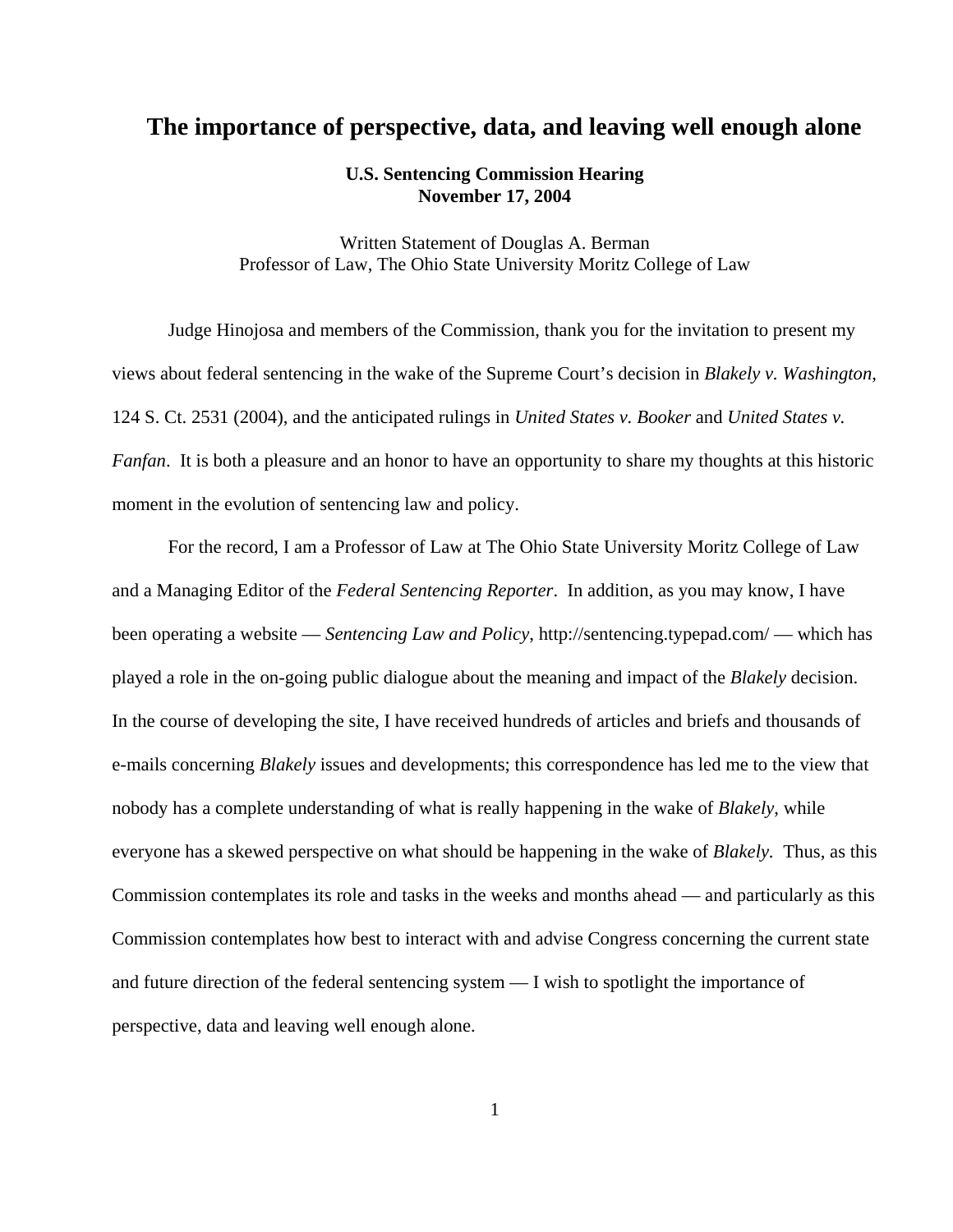# **The importance of perspective**

 The *Blakely* decision has obviously created tremendous uncertainty and confusion concerning the law and procedures of federal sentencing. But the nature and extent of the harm resulting from *Blakely*'s impact on the federal system is itself uncertain. For those feeling most burdened by the disruptions caused by *Blakely* — primarily, I suspect, most federal prosecutors and some court personnel — the harms of the post-*Blakely* uncertainty and confusion likely seem considerable and dramatic. But I surmise that for others involved in and impacted by the federal sentencing system, the effects of *Blakely* seem manageable and perhaps even beneficial. Moreover, as members of this Commission surely appreciate, the varied assessments of *Blakely* come from judges, lawyers and commentators who had varied views about the soundness of the federal sentencing guidelines before *Blakely*. This Commission should be mindful that those who lament the *Blakely* disruptions most vocally may be those who viewed the pre-*Blakely* world of federal sentencing most positively, while those more sanguine about *Blakely* disruptions may be those who viewed the pre-*Blakely* world of federal sentencing most critically.

 Putting this point more colorfully, I have come to think of *Blakely* like the elephant in the parable of the Blind Men and the Elephant: it seems that everyone has a different (and likely incomplete) view of *Blakely* and its aftermath depending on his or her professional position and personal perspective. This Commission should appreciate that everyone examining and assessing the federal sentencing system may be at least partially blind, and that perceptions of the guidelines, past and present, may be greatly influenced by viewing the system from a particular vantage point.

I stress these realities not to impugn anyone's beliefs or advice about post-*Blakely*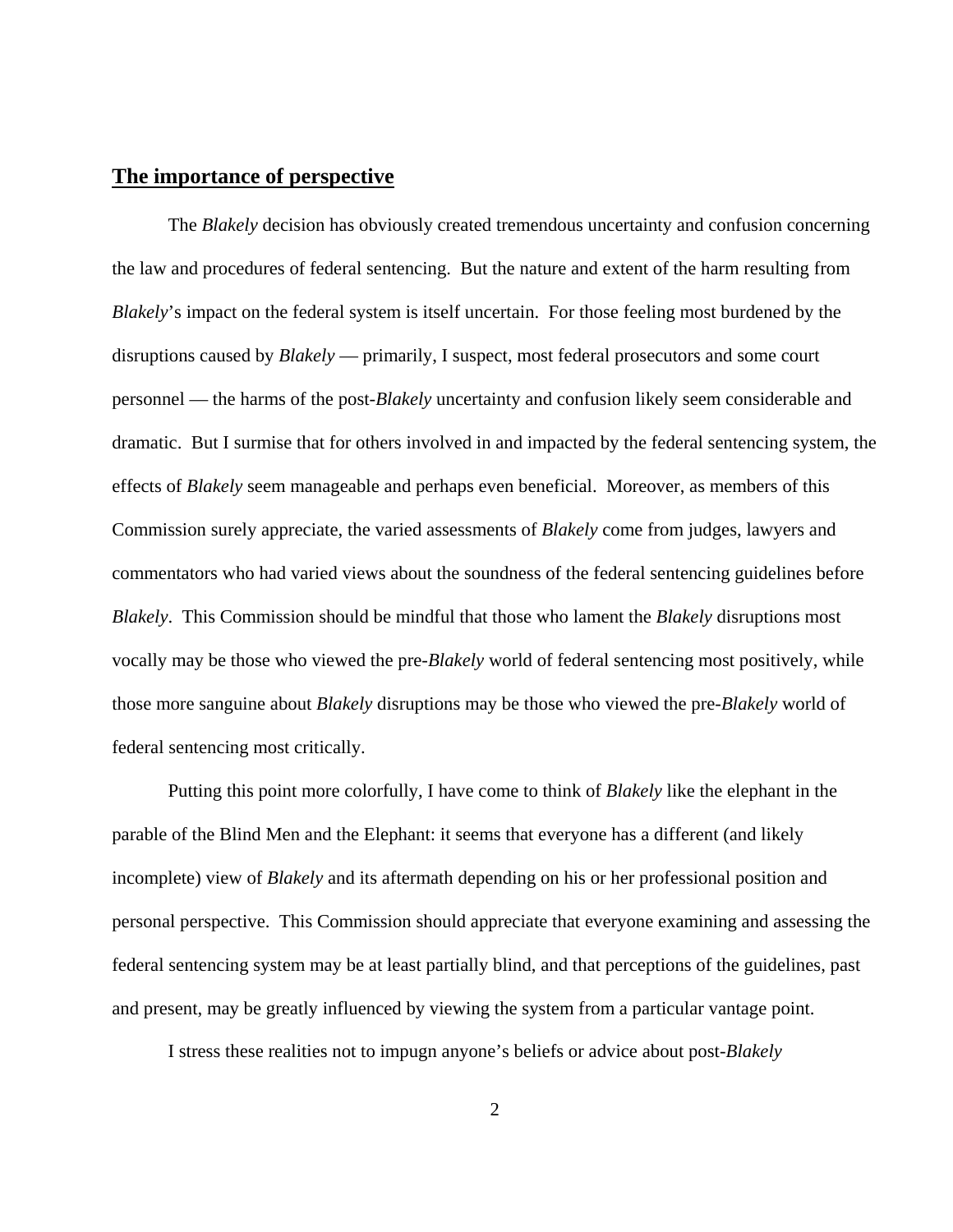developments, but rather to suggest these realities inform the work of this Commission in two important ways. *First*, insights about the importance of perspective suggest that the Commission seek information and input about the impact of *Blakely* from a broad array of individuals and institutions. These hearings are, of course, an integral part of such an information gathering project, and the Commission's work monitoring court reactions to *Blakely* is another critical part of this project. However, the Commission should consider dynamically all the stakeholders in the federal sentencing system and all who may have unique perspectives on the *Blakely* decision and its aftermath. Federal judges are a diverse group, and the caselaw already suggests district judges may have much different views on *Blakely* than do circuit judges. Similarly, due to differences in caseloads and the mix of offenders, judges in urban areas or in border districts likely see a "*Blakely*-ized" world much differently than judges in other regions. And the diverse array of federal prosecutors and defense attorneys, probation officers and court clerks, victims and defendants involved in or impacted by the federal guidelines likely also have diverse perspectives on the current state and potential future of federal sentencing. The Commission should actively encourage input from as many different individuals and institutions as possible — perhaps by holding a series of hearings across the nation in the coming months — while taking stock of the impact of *Blakely*, *Booker* and *Fanfan* and charting a course for future sentencing reforms.

 *Second*, insights about the importance of perspective suggest that this Commission has a unique and critical role in the examination and analysis of the federal sentencing system in the wake of *Blakely*. This Commission is the only body which has the information and ability to take a comprehensive and balanced view of the entire federal sentencing landscape in the aftermath of *Blakely*. Representatives from the Department of Justice and from the defense bar necessarily have a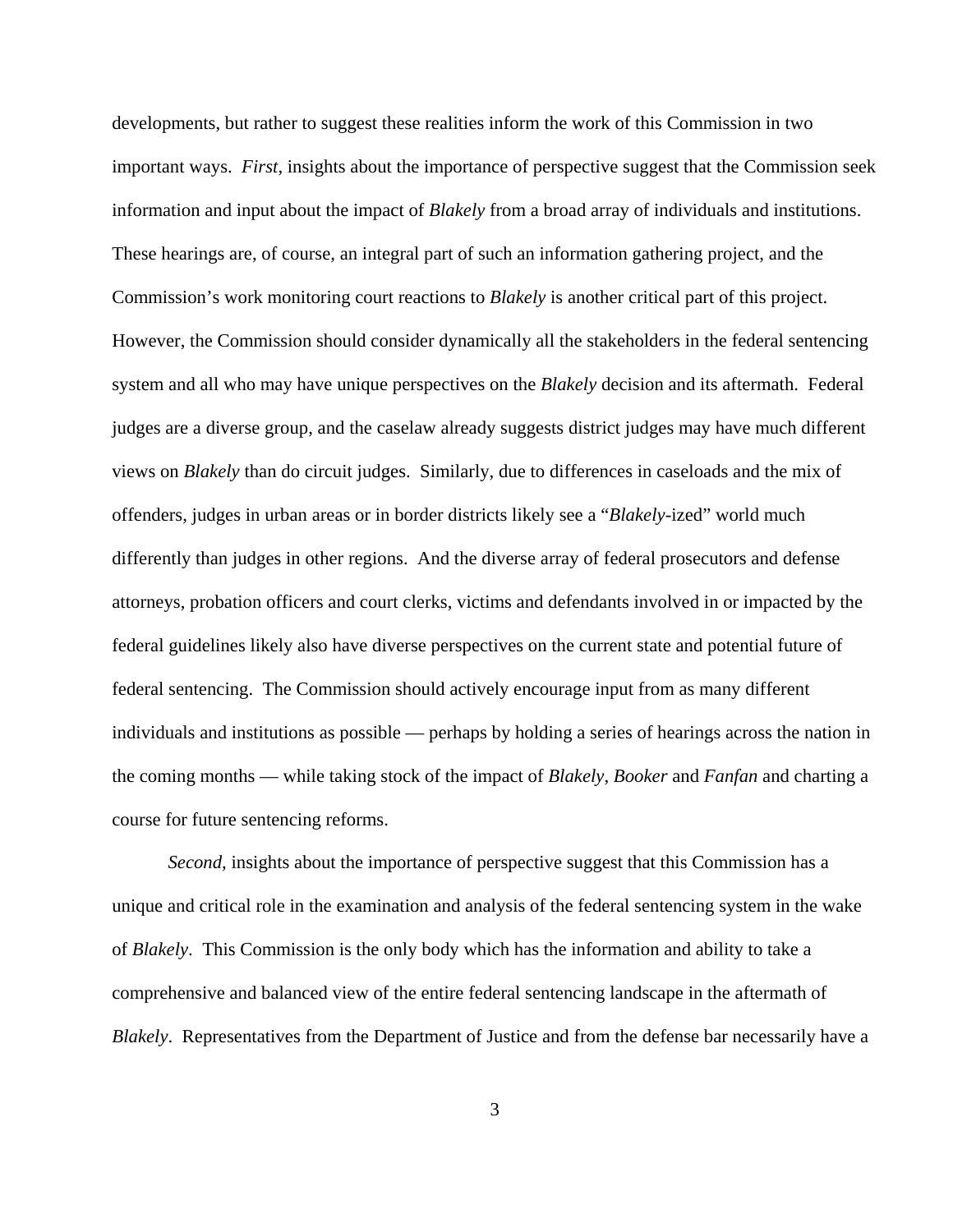partisan view of both the pre-*Blakely* and post-*Blakely* state of federal sentencing. Individual judges are not partisan, but they cannot take a bird's eye view of the system as can this Commission. Because of the unique advantages of its perspective, the Commission should take a leading role in the public dialogue concerning the current state and the future direction of the federal sentencing system. These hearings suggest the Commission is prepared to take on this role, but hearings are just the start. As suggested below, I particularly encourage the Commission to take an active role in fostering public dialogue concerning the federal sentencing system through (1) greater public dissemination and promotion of sentencing data, and (2) vocal advocacy of a cautious and data-driven approach to any and all federal sentencing reform efforts.

# **The importance of data**

 Since *Blakely* was decided on June 24, 2004, the federal courts have essentially been engaged in a remarkable five-month experiment with an uncertain new world of federal sentencing. In at least two circuits, the Seventh Circuit and the Ninth Circuit, this experiment has required sentencing courts to accommodate the apparent demands of *Blakely* within the existing federal guidelines structure. In these circuits and others (including even those circuits that have deemed *Blakely* inapplicable to the federal guidelines), courts and litigants appear to be devising a wide array of what might be called *Blakely* coping mechanisms. Some courts have established special plea and trial procedures, some courts have been announcing alternative sentences, some courts have experimented with sentencing juries.

 I have received anecdotal reports from judges and others which suggest that at least some federal criminal cases are proceeding in a relatively orderly fashion as some courts seek to comply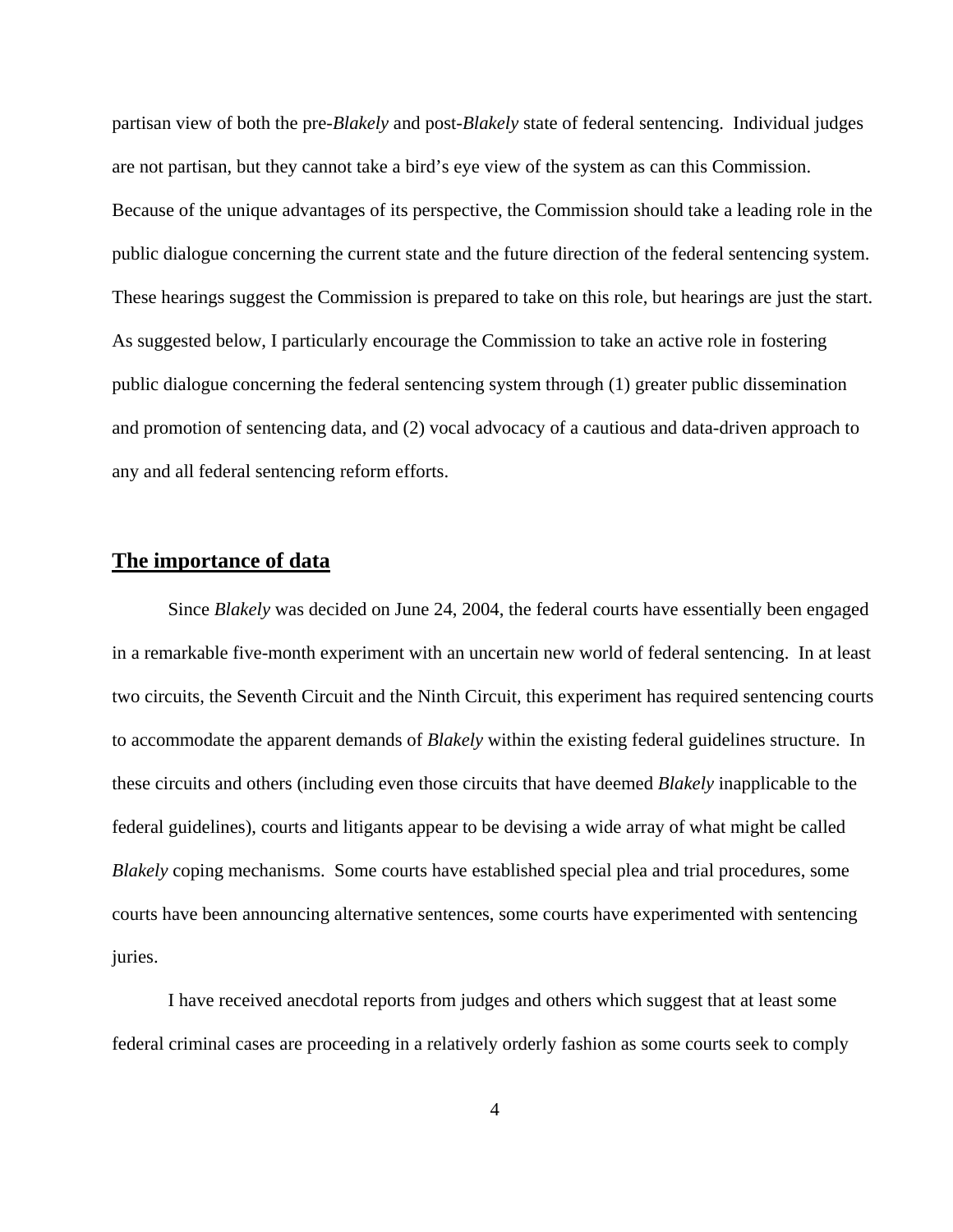with the apparent dictates of *Blakely*. And even in circuits in which *Blakely* has been deemed inapplicable to the federal guidelines, there is evidence of actors accommodating the apparent demands of *Blakely* through the filing of superceding indictments and through experimentation with jury fact-finding of sentencing factors (such as in the recently concluded Enron Nigerian barge trial in Houston<sup>1</sup>). And yet, many federal sentencing participants and observers have asserted that trying to accommodate the demands of *Blakely* within the current guideline structure would be inconceivable and that a massive re-working of the federal guidelines is an absolutely necessity if *Blakely* is deemed applicable to the federal system.

 In short, there is a basis for believing that at least some courts are coping reasonably well with the demands of *Blakely* (which would not be that surprising given that a significant percentage of federal cases apparently do not involve "*Blakely* factors" and given that historically the vast majority of federal convictions have been secured through guilty pleas). But there is also a basis for fearing that *Blakely* has plunged the federal criminal justice system into a state of crisis and that divergent sentencing practices in different circuits (and even in different courtrooms in the same building) have dramatically undermined the goals of sentencing reform.

 It seems that the only certainty may be that nobody is entirely certain how the federal sentencing system is currently coping *Blakely*. Though persons working within the system may have anecdotal impressions of the post-*Blakely* world, to date we have not seen any comprehensive public accounting of the results of the on-going experiment with the new *Blakely*-impacted world of federal sentencing. The period of federal sentencing experimentation has now extended many months, and there ought to be a considerable amount of data emerging from the federal sentencing courts. Indeed,

 $\overline{a}$ 

**<sup>1</sup>***See* Mary Flood, *Jury Says Enron Sham Cost \$13 Million*, HOUSTON CHRONICLE, Nov. 9, 2004.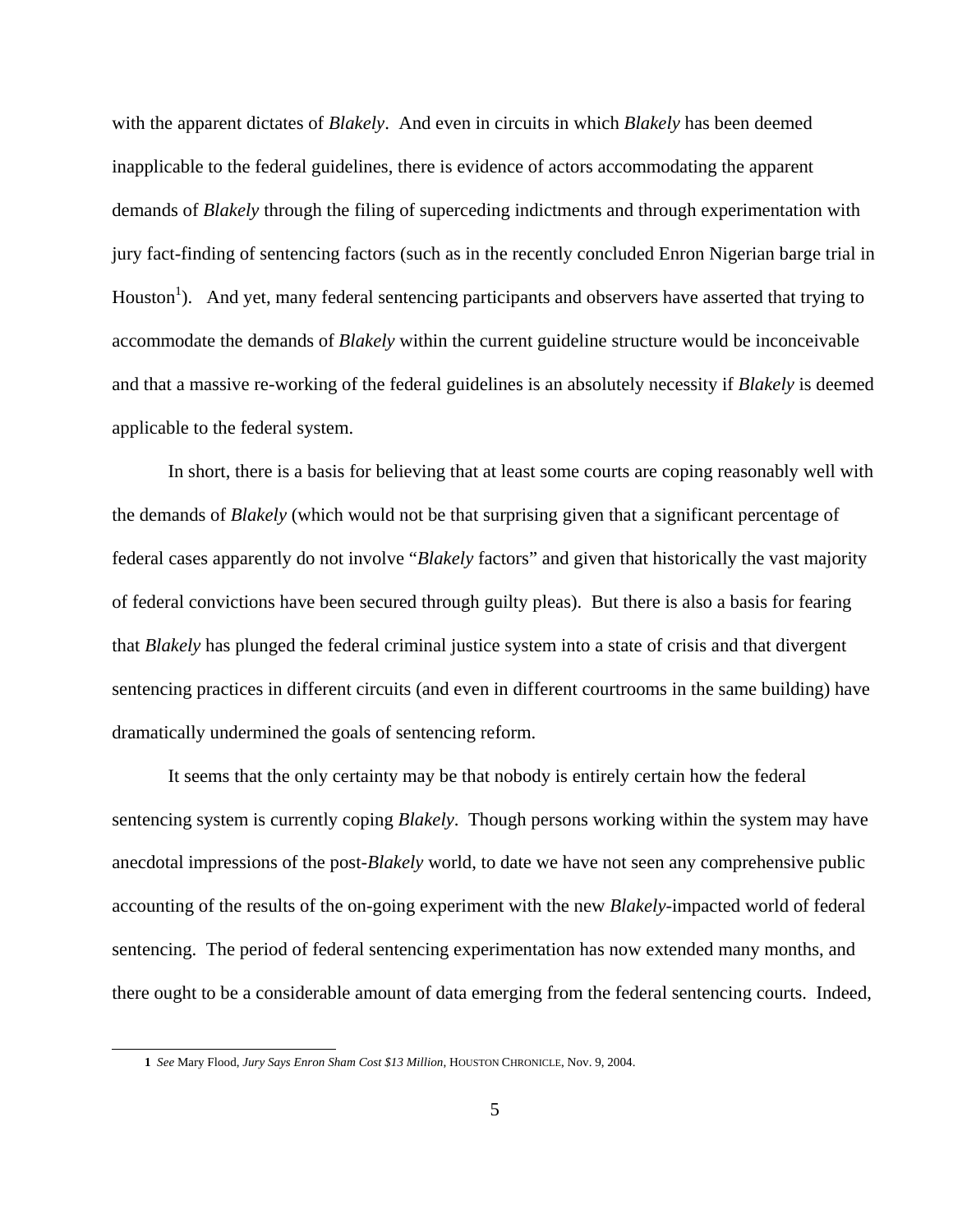by my count based on historical Commission data, as many as 30,000 federal sentences should have been imposed nationwide since *Blakely* was decided in late June, and roughly 7,000 sentences should have been imposed in the Seventh and Ninth Circuits alone. Press reports and other evidence suggest that a considerable number of sentencings have been put on hold. However, I have seen no data or even a reasonable estimate of how many sentencings have gone forward and how many have been postponed awaiting a decision in *Booker* and *Fanfan* either nationwide or particularly in those circuits in which *Blakely* has been deemed applicable to the federal sentencing guidelines.

 Whether and exactly how the federal criminal justice system is functioning (or not functioning) — especially in those circuits accommodating the apparent demands of *Blakely* within the existing sentencing structure — is an extraordinarily important consideration as Congress, this Commission and others contemplate possible changes to federal sentencing laws and practices. $\frac{2}{3}$  If the extant data suggest that federal sentencings have been subject to only limited *Blakely* disruptions, then the need for a "quick fix" becomes less urgent. But if the data suggest that *Blakely* has rendered the federal sentencing system profoundly dysfunctional, the need for some fix, any fix, becomes considerably more pressing. Moreover, the impact of *Blakely* ought not be gauged simply on the basis of whether criminal cases are moving through the federal system. In light of the statement of Congress's goals as articulated in the Sentencing Reform Act of 1984, the ultimate concern must be whether and how the purposes of punishment specified in 18 U.S.C. § 3553(a)(2)<sup>3</sup> are being

 $\overline{a}$ 

**<sup>2</sup>**United States Attorney William Mercer recently wrote that "[a]ccurate and complete data on federal sentences are important to the work of policymakers, those with roles in the federal criminal justice system, and scholars." William W. Mercer, *Assessing Compliance with the U.S. Sentencing Guidelines: The Significance of Improved Data Collection and Reporting*, 16 FEDERAL SENTENCING REPORTER 43, 43 (2003). Though he was writing before the decision in *Blakely*, Mr. Mercer's insights are perhaps even more essential at a time of so much uncertainty and confusion in the federal sentencing system. *Cf.* Steven L. Chanenson, *Sentencing and Data: The Not-So-Odd Couple*, 16 FEDERAL SENTENCING REPORTER 1, 4 (2003) ("Data is necessary for reasoned, just and humane sentencing policies and practices.").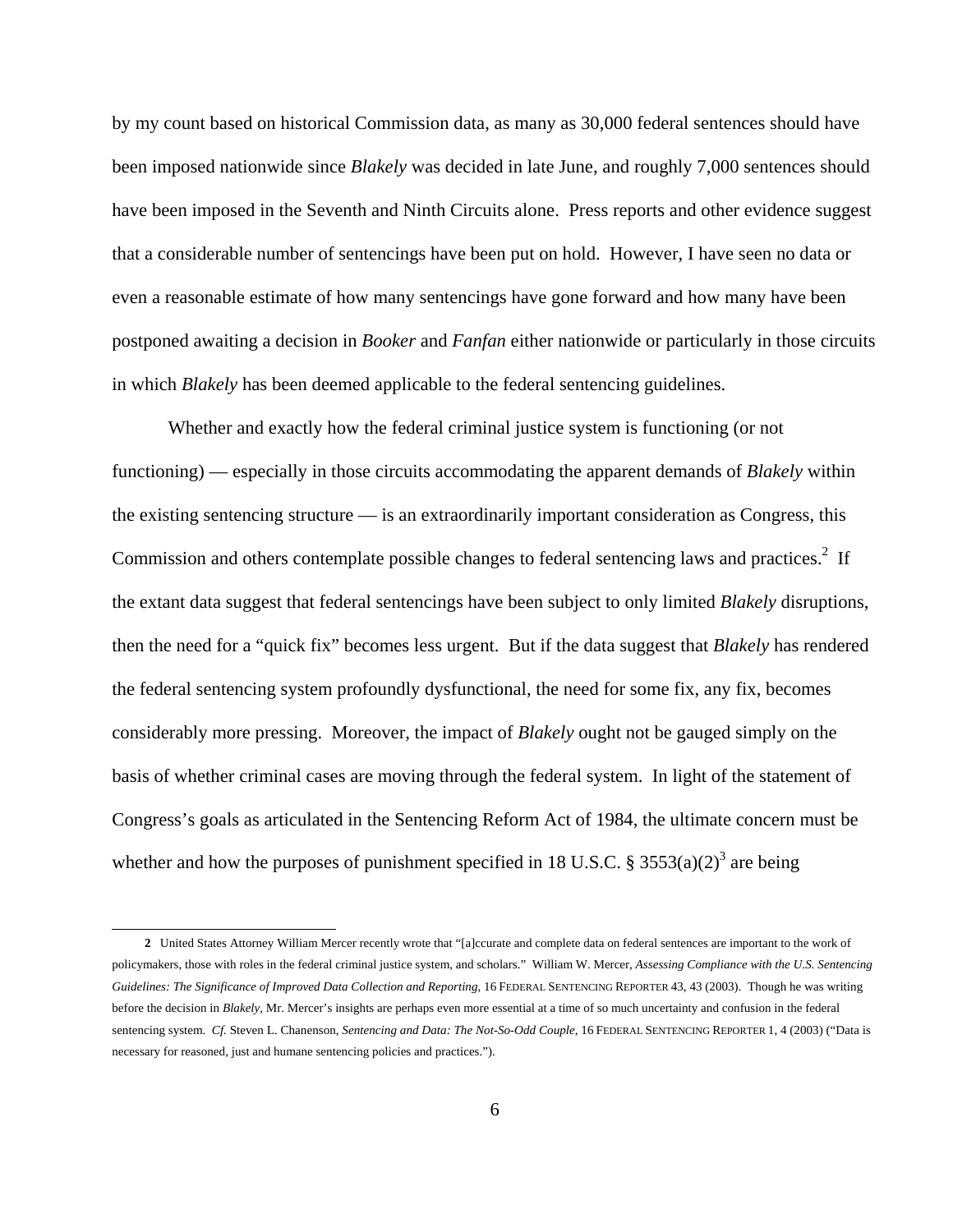significantly undermined — or perhaps are being better served — in the wake of *Blakely*.

 In short, it would be enormously valuable for the Commission, as soon as possible, to assemble and make publicly available any and all information and data analysis concerning the post-*Blakely* realities of federal sentencing. This data could be assembled in a formal report to Congress or more informally through a series of research memoranda. An examination and assessment of data emerging from the Seventh and Ninth Circuits would be especially informative, although a complete report on post-*Blakely* developments and court practices nationwide would of course also be extremely beneficial. Though producing a comprehensive report in a short time-frame may prove challenging, the Commission could produce and publish its data and analyses in stages. $4$ 

 An immediate Commission analysis and public report of the state of federal sentencing since *Blakely* would have profound benefits for members of Congress, other policy-makers and public interest groups actively contemplating the future of federal sentencing. In the absence of accurate and timely data, Congress and other official policy-makers may be forced to rely on anecdotal accounts of the operation of the federal sentencing system which, for reasons suggested above, may not be fully reflective of all pertinent developments and realities. Moreover, I know of at least four major public policy groups or task forces that are considering proposals for reform of the federal sentencing system

 $\overline{a}$ 

**<sup>3</sup>**As the Commission knows, 18 U.S.C. § 3553(a)(2) provides that federal sentences should be crafted "(A) to reflect the seriousness of the offense, to promote respect for the law, and to provide just punishment for the offense; (B) to afford adequate deterrence to criminal conduct; (C) to protect the public from further crimes of the defendant; and (D) to provide the defendant with needed educational or vocational training, medical care, or other correctional treatment in the most effective manner." And, of course, 28 U.S.C. § 991(b)(1)(A) provides that a chief purpose of the Commission is to "assure the meeting of the purposes of sentencing as set forth in section  $3553(a)(2)$ ."

**<sup>4</sup>**Notably, the Minnesota Sentencing Guidelines Commission produced two enormously insightful and data-rich reports about the state of sentencing in Minnesota within months of the *Blakely* decision. Upon the direction of the Minnesota Governor, the Minnesota Sentencing Guidelines Commission produced a short-term report less than six weeks after *Blakely* was handed down and a long-term report less than eight weeks later. Though these reports focused on pre-*Blakely* case data, the reports still provided an enormously valuable window through which to view the need for, and nature of, possible reforms to Minnesota's sentencing system.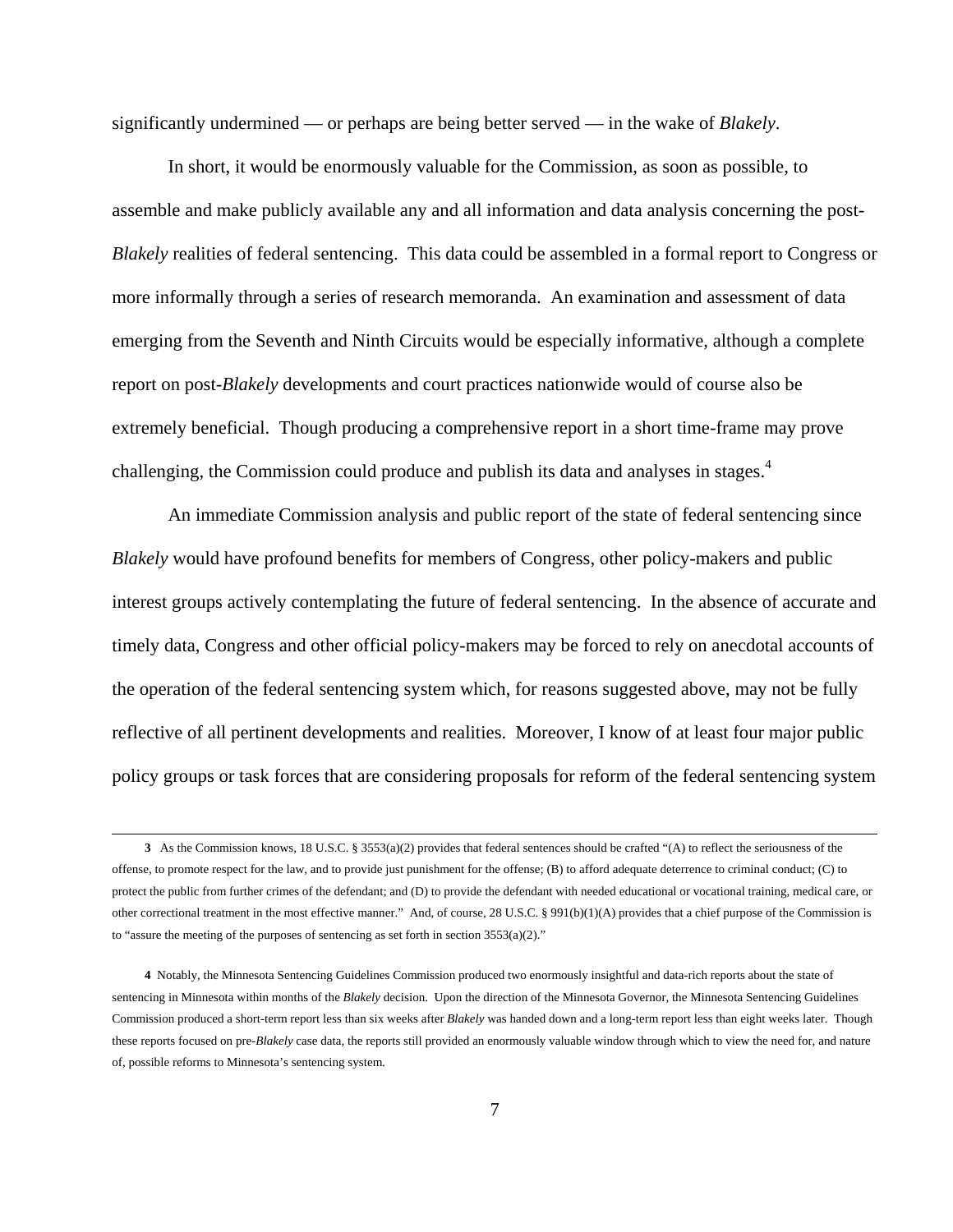in light of *Blakely*; the work of these entities would be invaluably informed by the immediate public dissemination of whatever data the Commission has already assembled and by analyses published in the near future.

 Relatedly, it is my understanding that the Commission is nearing the completion of its long-indevelopment "Fifteen Year Report on the U.S. Sentencing Commission's Legislative Mandate." Though I assume that all of the data and analysis to appear in that report predate the Supreme Court's decision in *Blakely*, the information and conclusions from the Commission's comprehensive pre-*Blakely* assessment of the operation and efficacies of the federal sentencing guidelines would also be of enormous value to members of Congress, other policy-makers and public interest groups contemplating the future direction of federal sentencing reforms. The Commission should also make this report, or at least any completed portions thereof, publically available as soon as possible.

# **The importance of leaving well enough alone (at least right now)**

 It has been wise, in my view, for Congress and this Commission to hold off on serious consideration of serious changes to the federal sentencing system while the Supreme Court considers *Booker* and *Fanfan*. Until the Supreme Court rules in *Booker* and *Fanfan* to clarify the legal meaning and impact of *Blakely* for the federal sentencing system, any effort to dramatically alter the structure or operation of the federal sentencing system would necessarily be treacherous and fraught with uncertainty. However, I want to close my comments by urging this Commission to appreciate that, even after Supreme Court rules in *Booker* and *Fanfan* to clarify the legal meaning and impact of *Blakely* for the federal sentencing system, any effort to dramatically alter the structure or operation of the federal sentencing system will likely still be treacherous and fraught with uncertainty.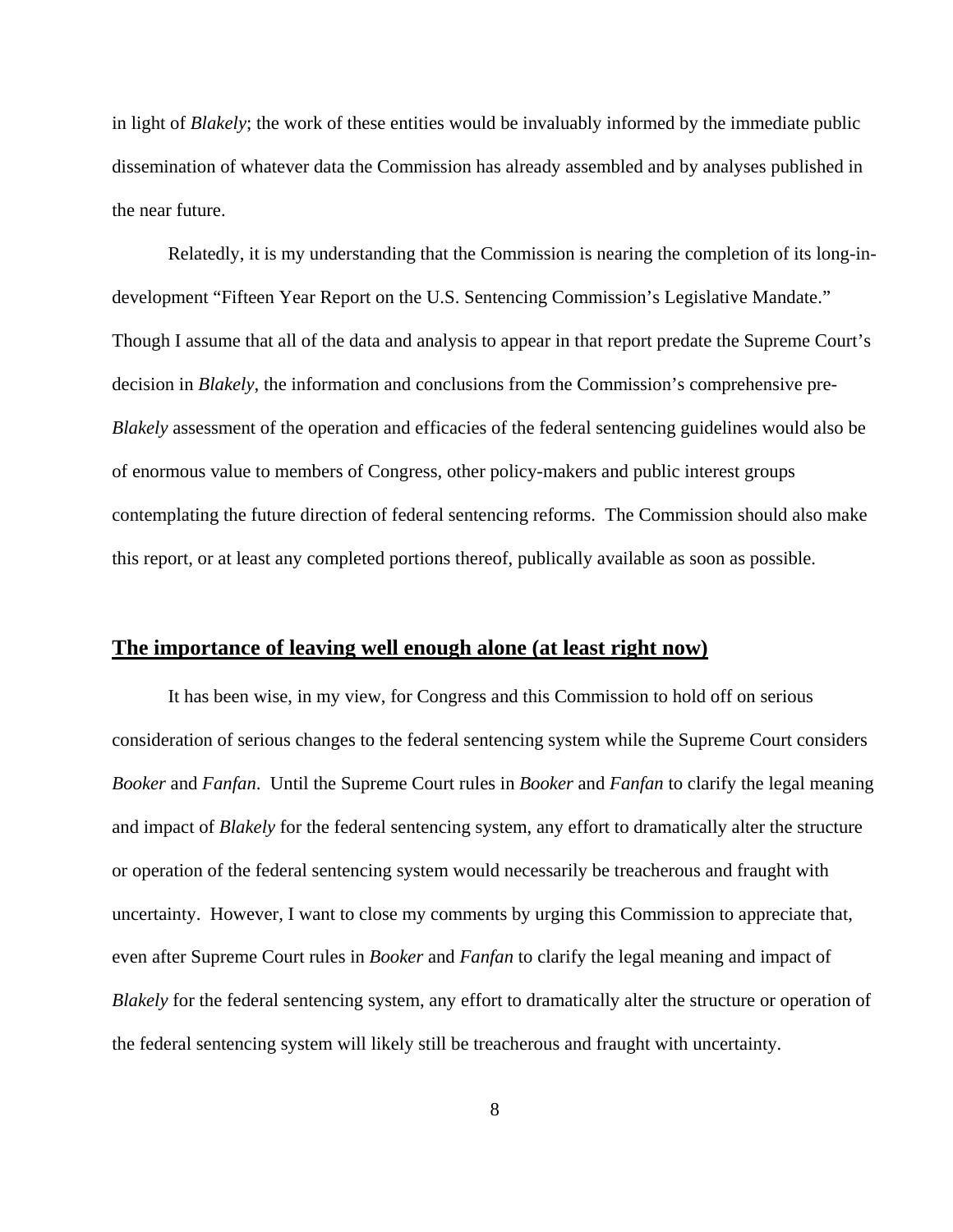Once a decision is handed down in *Booker* and *Fanfan*, especially if it includes strongly worded opinions (such as we saw in *Blakely*) forecasting the demise of the federal sentencing guidelines, I suspect there will be enormous pressure for Congress and this Commission to do something and to do something fast. Especially given the Justice Department's expressed concerns about the prospect of "sentencing windfalls" for defendants, if *Booker* and *Fanfan* apply *Blakely* to the federal system it may become hard to resist the idea that immediate and major Congressional or Commission action is an absolutely necessity.

 However, I wish to recall an important point made by Commissioners John Steer and Judge William Sessions in their Joint Prepared Testimony to the Senate Judiciary Committee in July as part of the Judiciary Committee's hearing on "*Blakely v. Washington* and the Future of the Federal Sentencing Guidelines." In their testimony, Commissioner Steer and Judge Sessions said:

[I]f Congress determines that legislation is appropriate, it should be the goal of any legislation to address problem areas as definitively as possible without burdening the system with a host of new issues that have to be litigated.

Because I agree so strongly with this sentiment, I believe this Commission ought to start with a strong presumption against any dramatic or major structural changes to the federal sentencing guidelines no matter what the Supreme Court holds in *Booker* and *Fanfan*. Though it is difficult to anticipate what sort of reform needs and framework may result from the Court's decision, I believe a cautious and carefully planned process of modulated incremental changes (informed in part by the goal of simplifying key aspects of the overall guideline structure) will likely be the soundest course for future federal sentencing reforms whatever the nature of the Court's specific ruling in *Booker* and *Fanfan*.

 Two key legal considerations and one key policy consideration drive what I might call my "go slow and incrementally" advice. *First*, I believe it will be extremely difficult to make major structural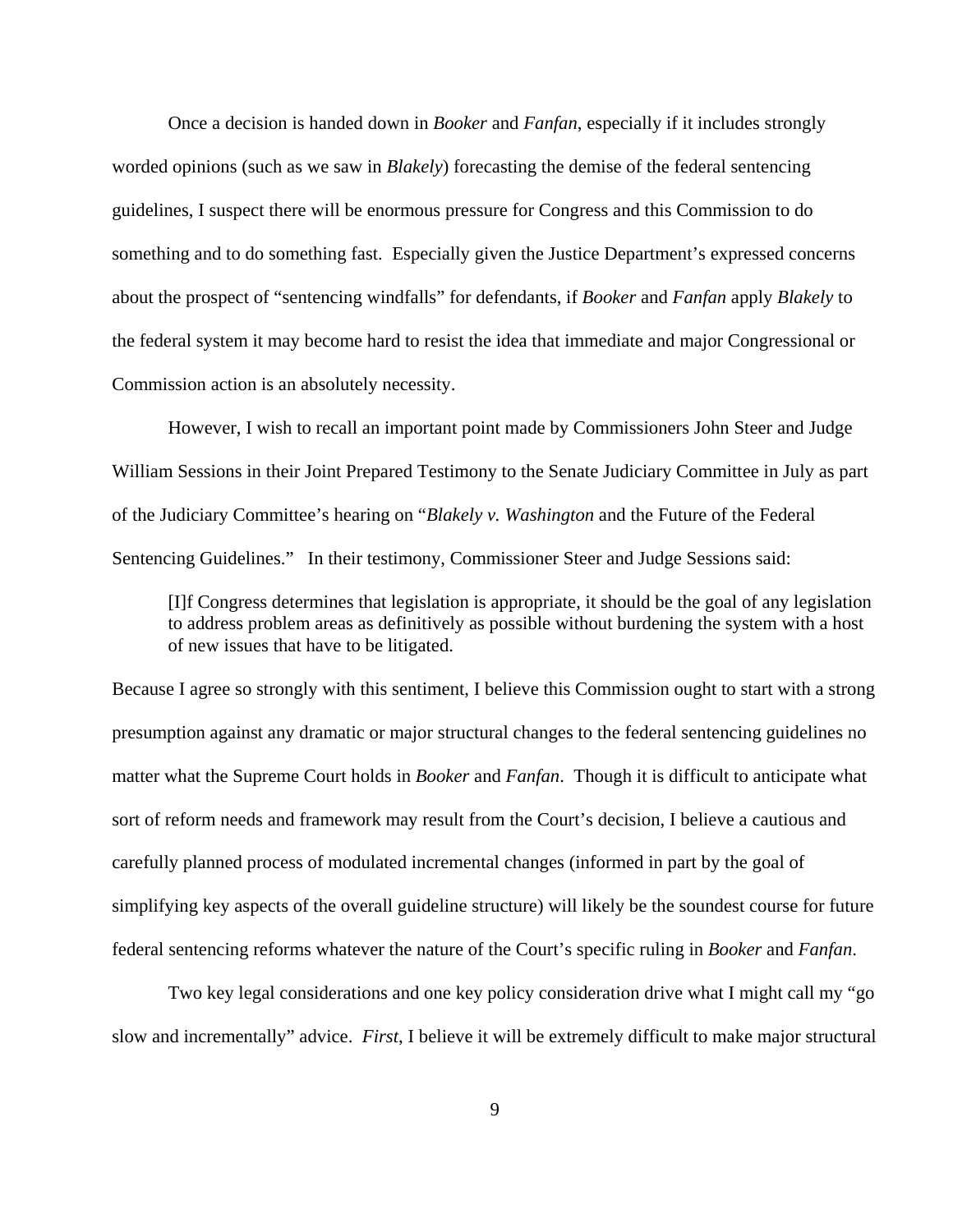changes to the federal sentencing guidelines with any constitutional certainty unless the Supreme Court reaches out in *Booker* and *Fanfan* to address and clarify a host of critical issues not formally before the Court. Of particular concern, I fear that *Booker* and *Fanfan* will not definitively resolve the continued validity of either *Harris v. United States*, 536 U.S. 545 (2002), which currently allows judges to find facts that establish minimum sentences, or *Almendarez-Torres v. United States*, 523 U.S. 224 (1998), which currently allows judges to find "prior conviction" facts that enhance sentences.5 Moreover, though many are understandably inclined to believe that *Williams v. New York,* 337 U.S. 241 (1949), which sanctions discretionary sentencing schemes, remains good law, I do not think the constitutionality of *Williams* should be blithely assumed in the wake of *Blakely*. I believe that it may not be feasible, and that it certainly would not be wise, to legislate major changes to the federal sentencing system in light of so much constitutional uncertainty (especially when most of the leading reform proposals clearly depend upon the continued validity of arguably shaky precedents).

 *Second*, even if the Supreme Court were to sufficiently clarify the constitutional terrain in *Booker* and *Fanfan* to permit making major guideline changes with some constitutional confidence, Ex Post Facto doctrines entail that any Congressional or Commission action now would only have prospective application and would have no ameliorative impact on the confusion and uncertainty that surrounds currently pending cases in the federal system. Relatedly, I suspect there would be a host of complicated, challenging and possibly unforeseen transition issues that would accompany any major structural changes to the federal sentencing guidelines. Beyond issues relating to the uncertain

 $\overline{a}$  **<sup>5</sup>**In addition, I fear that a host of other seemingly smaller, but still very important issues relating to *Blakely*'s scope — issues such *Blakely*'s applicability to judicial fact-finding to support consecutive sentencing, the ambit of the "prior conviction" exception, and *Blakely*'s impact on nonimprisonment punishments — will remain unresolved after *Booker* and *Fanfan*.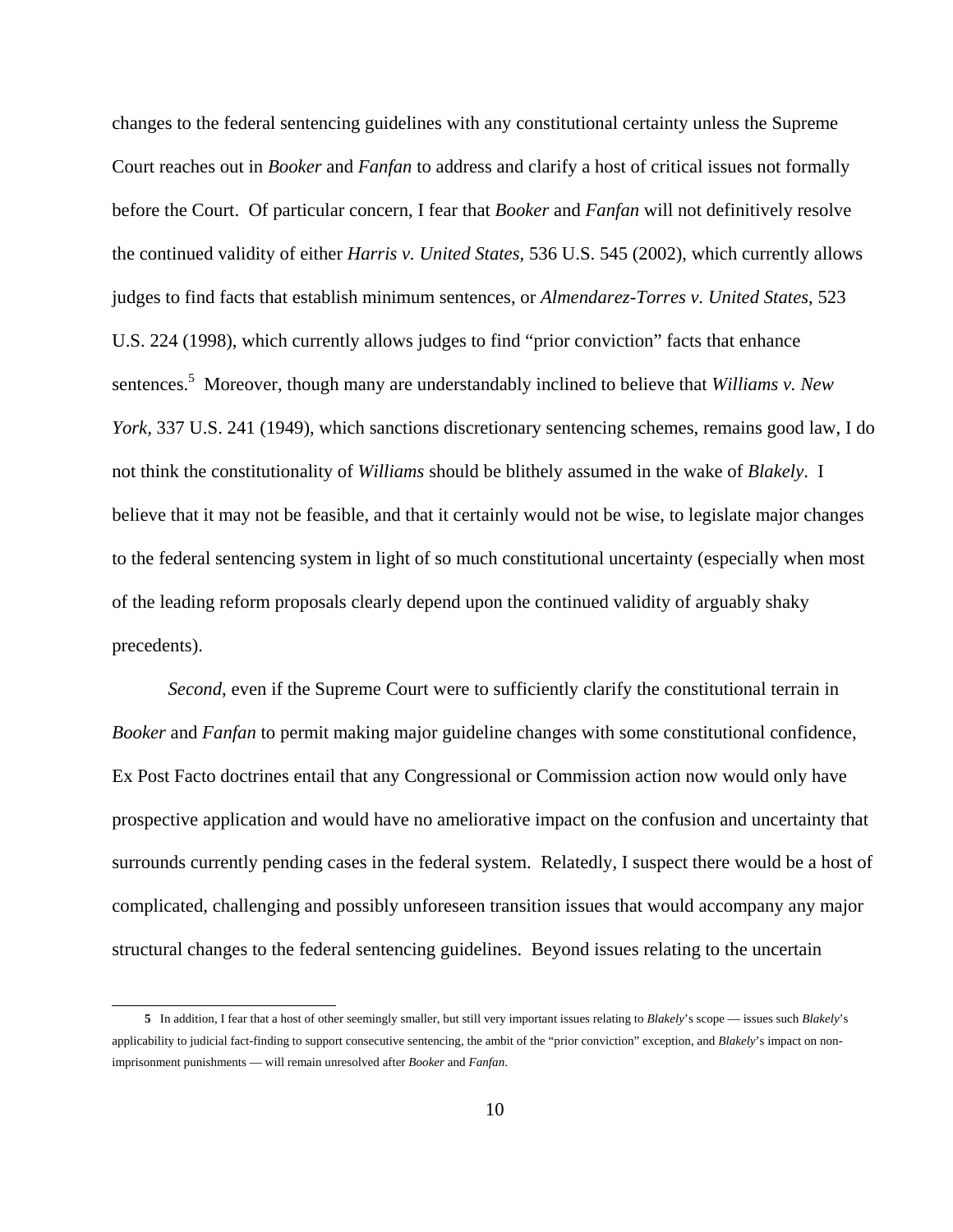continued validity of *Harris*, *Almendarez-Torres* and even *Williams*, I think any major structural modification of the current system (especially if it includes a sunset provision) risks sowing greater confusion and uncertainty — and lots and lots of litigation — about applicable federal sentencing laws and practices.

*Third*, beyond these legal concerns and complications, I suspect that the political will for major sentencing reform can only support one significant overhaul of the federal sentencing system in the immediate future (in part because of the transition concerns expressed above). Thus, it would be especially essential for any major reform proposal to "get it right" the first time, whereas smaller incremental reforms can evolve and adapt to new developments and insights as we learn more about the post-*Blakely* legal landscape. Given the recent experience with the passage of the PROTECT Act, I fear that any major reform effort, especially if hurried in the immediate aftermath of a decision in *Booker* and *Fanfan*, may not be fully informed by sound and cautious data analysis drawing upon the wisdom of all the different federal sentencing constituencies. The history of federal sentencing after the passage of the Sentencing Reform Act of 1984 — which was itself the product of nearly a decade of Congressional consideration and debate — has sometimes revealed a problematic tendency toward rushed and imbalanced solutions to perceived problems. This Commission can and should be a vocal advocate of a cautious and data-driven approach to any future federal sentencing reforms.

 Thus, even anticipating a major ruling in *Booker* and *Fanfan* that could impact major parts of the current federal guidelines system, I think this Commission should plan for a process of making cautious and carefully modulated incremental changes to the existing guidelines structure. As intimated above, I believe such incremental reform should particularly seek to simplify components of the overall guideline structure (which would aid jury fact-finding of sentence-enhancing facts,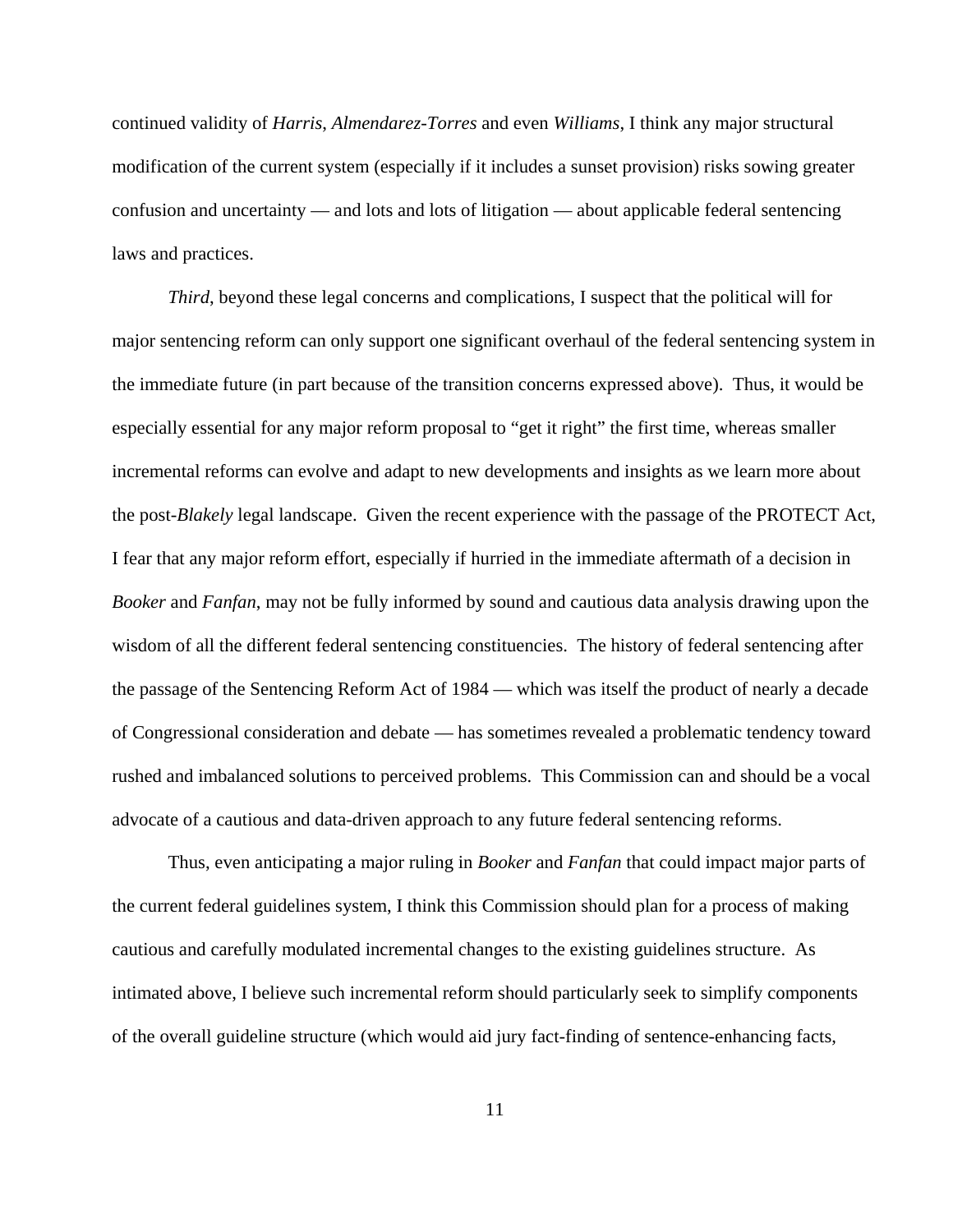should that become necessary). Incremental reform could and should also seek to address any problems with the existing guidelines that the Commission has identified through its fifteen-year study.

 I am hopeful that the Supreme Court in *Booker* and *Fanfan* will clarify it ruling in *Blakely* in a manner that prevents the decision from becoming unnecessarily destructive to the project and goals of modern sentencing reform. In an article entitled "Conceptualizing *Blakely*" forthcoming in the December issue of the *Federal Sentencing Reporter*, I contend that *Blakely* can and should be understood to mean that all facts and only those facts relating to offense conduct (and not facts relating to offender characteristics) which enhance criminal punishments are subject to the jury trial right. In that article, which I have attached as an appendix to this testimony, I explain the Constitutional basis for, and positive consequences of, recognizing an essential offense/offender distinction at the heart of the jury trial right. More generally, I believe an offense/offender distinction, in addition providing a conceptually sound way to define and limit *Blakely*'s account of the jury trial right, provides a useful guidepost for considering a range of other issues of sentencing policy and practice. Though I believe this Commission's work may be usefully informed by an attentiveness to the offense/offender distinction, extended discussion of these matters may be a bit premature while we still await a ruling in *Booker* and *Fanfan*.

\* \* \* \* \*

 Thank you once again for this opportunity to speak to this Commission at this important time. I look forward to the opportunity to answer any questions you might have.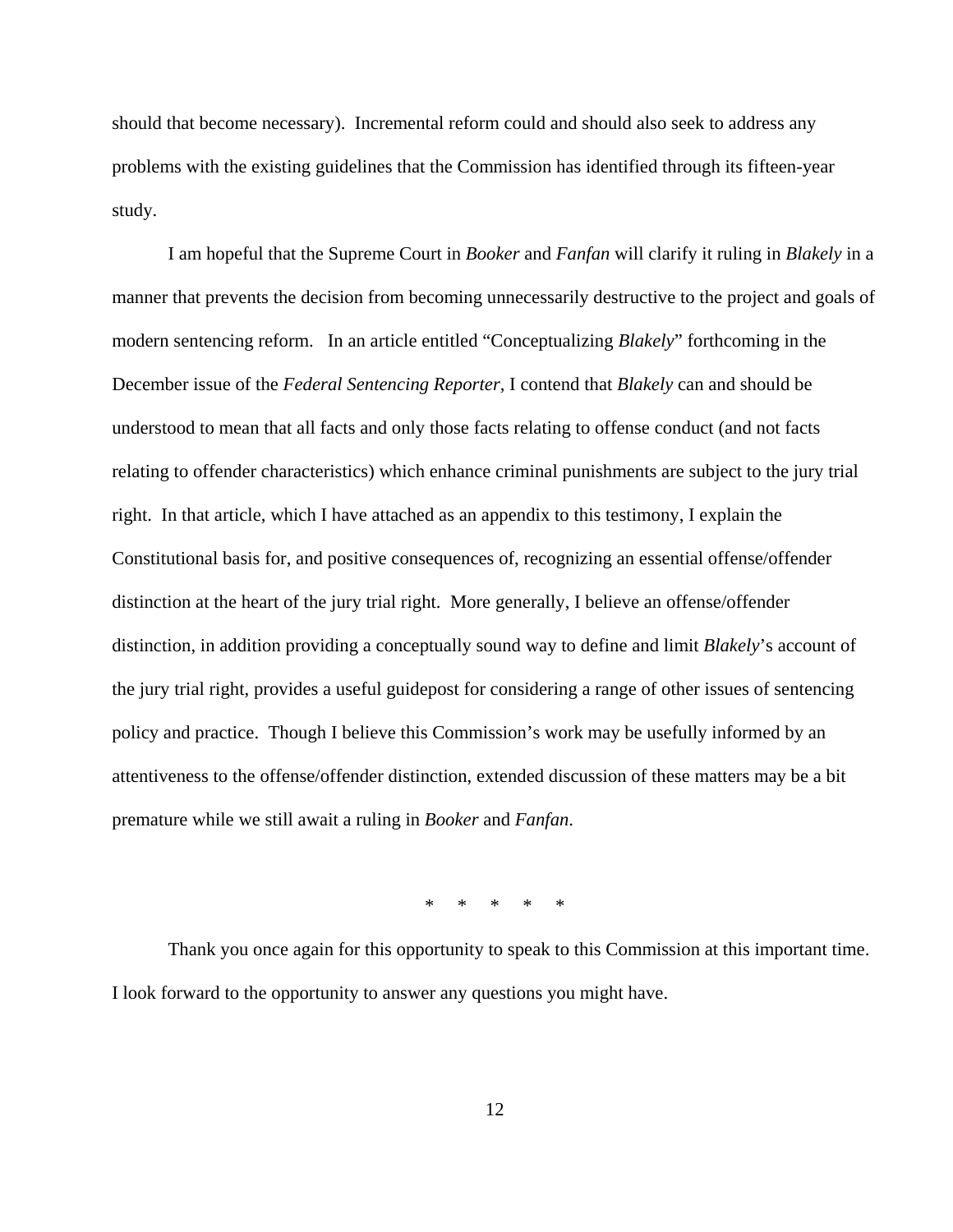# **Conceptualizing Blakely**

The Supreme Court's decision in Blakely v. Washington<sup>1</sup> has generated impassioned judicial and academic criticisms, perhaps because the "earthquake" ruling<sup>2</sup> seems to announce a destructive rule in search of a sound principle. Read broadly, the jury trial rule articulated in Blakely might be thought to cast constitutional doubt on any and all judicial fact-finding at sentencing. Yet judicial fact-finding at sentencing has a long history, and such fact-finding has been an integral component of modern sentencing reforms and seems critical to the operation of guideline sentencing. The caustic reaction to Blakely reflects the fact that the decision has sowed confusion about constitutionally permissible sentencing procedures and risks impeding the continued development of sound sentencing reforms — without stating a clear principle to justify the disruption it has caused.

But extreme concerns about Blakely are the result, in my view, of a failure to appreciate the decision's core principle, as well as from the Supreme Court's failure to articulate the proper limits of that principle. I see a fundamental — and fundamentally sound — principle at work in Blakely, and I believe the Blakely rule, once properly conceptualized and defined, is neither radical nor necessarily destructive to the project and goals of modern sentencing reforms.

## **I. The Blakely Principle**

The fundamental and sound principle at work in the Blakely line of cases, as well as the principle's proper limit, could be better understood and appreciated if the Supreme Court linked its rulings to the constitutional text it purports to be applying. The jury trial right at issue in the Blakely line of cases actually appears twice in the U.S. Constitution. Section 2 of Article III provides: "The trial of all crimes, except in cases of impeachment, shall be by jury." And the Sixth Amendment provides: "In all criminal prosecutions, the accused shall enjoy the right to a speedy and public trial, by an impartial jury." In addition to highlighting the favored status of the jury trial right, the language of these provisions can and should be read together to help chart the proper metes and bounds of the right itself.

The Constitution frames the jury trial right in terms of "crimes," which are the basis for a "prosecution" of "the accused." This language connotes that the jury trial right attaches to all offense conduct for which the state seeks to impose criminal punishment, but the language also connotes that the jury trial right does not attach to any offender characteristics which the state may deem relevant to criminal punishment. That is, all facts and only those facts relating to offense conduct which the law makes the basis for criminal punishment are subject to the jury trial right; such facts are in effect the essential parts of those "crimes" which the state wishes to be able to allege against "the accused" in a "criminal prosecution."3

The jury trial right should be understood to concern offense conduct and not offender characteristics because the state defines "crimes" and accuses and prosecutes based on what persons do and not based on who they are. When the law ties punishment consequences to specific conduct — such as the amount of money or drugs involved in the offense,<sup>4</sup> or whether and how the defendant used a weapon,<sup>5</sup> or whether the offense caused bodily harm to a victim $6$  — the state has defined what specific conduct it believes merits criminal sanction. The jury trial right in turn guarantees that a defendant can demand that a jury determine whether the defendant in fact did that specific conduct the state seeks to punish.

However, once offense conduct has been properly established — either through a jury trial or a defendant's admission — a judge may properly consider whether and to what extent offender characteristics may justify more or less punishment in response to that conduct. When the law ties punishment consequences to aspects of a person's past and character — such a defendant's criminal history or his employment record or his age the state is not defining what conduct it believes merits criminal sanction, but rather is instructing judges how to view and assess an offender at sentencing. A state should be able to structure through statutes or guidelines precisely how a judge considers offender characteristics without implicating the jury trial right.

In short, an essential offense/offender distinction should inform the jury trial right.7 This offense/offender distinction, in addition to being suggested by the text of the Constitution, resonates with and is buttressed by the distinctive institutional competencies of juries and judges, and the distinctive judicial ambit of trials and sentencings. Trials are about establishing the specific offense conduct that the state believes merits criminal punishment; sentencing is about assessing both the offense and the offender to impose a just and effective punishment. Juries can reasonably be expected to determine all offense conduct at a (pre-sentencing) trial, and the state



## **DOUGLAS A. BERMAN**

FSR Editor and Professor of Law at The Ohio State University Moritz College of Law

## **DRAFT IN PROGRESS**

forthcoming 17 FEDERAL SENTENCING REPORTER \_\_ (Dec. 2004)

Federal Sentencing Reporter, Vol. 17, Issue 2, pp. 1–8, ISSN 1053-9867, electronic ISSN 1533-8363. © 2004 Vera Institute of Justice. All rights reserved. Please direct all requests for permission to photocopy or reproduce article content through the University of California Press's Rights and Permissions website, at www.ucpress.edu/journals/rights.htm.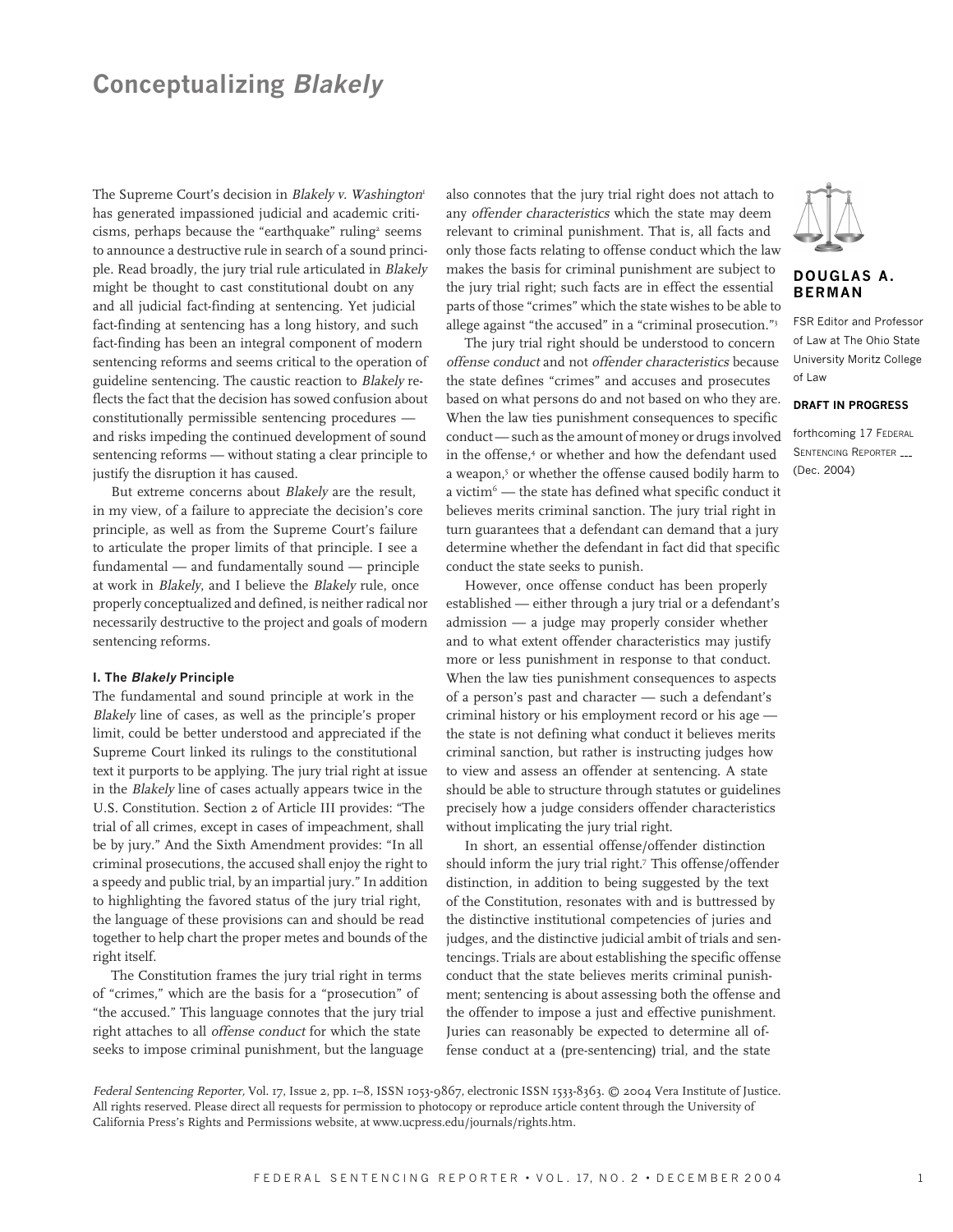can reasonably be required to prove to a jury at trial all the specific offense conduct for which the state seeks to impose punishment. But judges are better positioned to consider (potentially prejudicial) offender characteristics at a (post-trial) sentencing, and the state should be permitted to proffer information concerning an offender's life and circumstances directly to a judge to assist punishment determinations.

In short, we "give intelligible content to the right of jury trial" by concluding that juries must find all the "facts of the crime the State actually seeks to punish."8 The state is certainly permitted to provide for jury consideration of offender characteristics, but the Constitution's jury trial right does not demand as much.<sup>9</sup>

# **II. The Implications and Challenges of Blakely's Principle**

Understanding Blakely and the jury trial right through the offense/offender distinction helps provide an account of the Supreme Court's recent sentencing jurisprudence. The offense/offender distinction also has important implications, and raises challenging questions, concerning the reach and application of the jury trial right.

#### **A. The Source and Content of Sentencing Law**

The Blakely principle propounded here does not concern itself with the source of the law that defines punishment consequences, but it does concern itself with the content of that law. Whether a jurisdiction's sentencing law is a statutory enactment or an administrative code or even a judicial creation, the Blakely principle is implicated, and the jury trial right triggered, however and whenever the law expressly imposes criminal punishment on the basis of offense conduct. No matter who defines the offense conduct to be punished, if and when the law provides that certain offense conduct will have certain punishment consequences, the law has triggered the jury trial right by defining a "crime" that is the basis for a "criminal prosecution" of "the accused."

But the authorization of punishment based on certain findings does not always trigger the jury trial right. If the law is concerned not with offense conduct but rather with offender characteristics, then the law is not defining a "crime" and the jury trial right is not implicated. Rather, when punishment rules are linked to offender characteristics, the law is simply instructing a judge how to view and assess an offender at sentencing. Consequently, the Constitution's jury trial right does not preclude a judge from making alone those findings concerning offender characteristics that the law deems relevant to sentencing determinations.

### **B. The Status and Scope of the "Prior Conviction" Exception**

Understanding the Blakely principle aided by the offense/offender distinction suggests that the Supreme Court's decision in Almendarez-Torres v. United States<sup>10</sup> is constitutionally sound. That decision, as subsequently defined, is the source of the "prior conviction" exception to the Appendi/Blakely rule, and some commentators have asserted that this exception is an illogical and inappropriate gap in the Supreme Court's recent sentencing jurisprudence.<sup>11</sup> But considered against the constitutional text and the offense/offender distinction suggested here, the Almendarez-Torres decision appears on firm constitutional ground.

Prior convictions clearly are the consummate offender characteristic: to have a prior conviction is not in and of itself a "crime" and the state cannot bring an "accusation" and pursue a "criminal prosecution" based only on the fact that an offender has a criminal past. Because the fact of a prior conviction is an offender characteristic that is not generally an essential part of the "crimes" that the state seeks to punish, the jury trial right should not be constitutionally implicated even when prior conviction facts are the basis for specific punishment consequences at sentencing.<sup>12</sup> A focus on the distinctive institutional competencies of juries and judges reinforces this conclusion: requiring jury consideration of evidence of prior convictions at trial risks prejudicing a jury's consideration of the evidence presented concerning a defendant's alleged current criminal conduct;<sup>13</sup> a judge considering a wide array of facts and issues at sentencing is less likely to be inappropriately biased by evidence of prior convictions.

Of course, a state is permitted to provide for jury consideration of prior convictions (or any other offender characteristic). Indeed, a few states provide by statute for jury consideration of the existence of prior convictions in the application of habitual offender laws.<sup>14</sup> States are always free to provide more procedure and procedural protections to a defendant than the Constitution demands; provisions requiring jury consideration of offender characteristics are thus constitutionally permissible (and may also be wise as a matter of policy).<sup>15</sup> But, critically, the Constitution's jury trial right does not demand that offender characteristics, such as a defendant's prior convictions, be proven to a jury because such characteristics are not parts of "crimes."

In the wake of Apprendi and Blakely, many lower courts have understandably struggled over how broadly to apply the "prior conviction" exception. Though some sentencing laws link enhanced punishment to the basic fact of a prior conviction, many jurisdictions have more elaborate criminal history rules that focus on, for example, whether the defendant committed a current offense while on probation or parole or whether the defendant's prior criminal conduct is of a certain character.<sup>16</sup> Lower courts have been divided on whether the "prior conviction" exception applies only to the basic fact of a prior conviction or rather extends more broadly to matters related to prior convictions that involve additional criminal history facts or findings.<sup>17</sup>

Helpfully, understanding the Blakely principle aided by the offense/offender distinction suggests that the "prior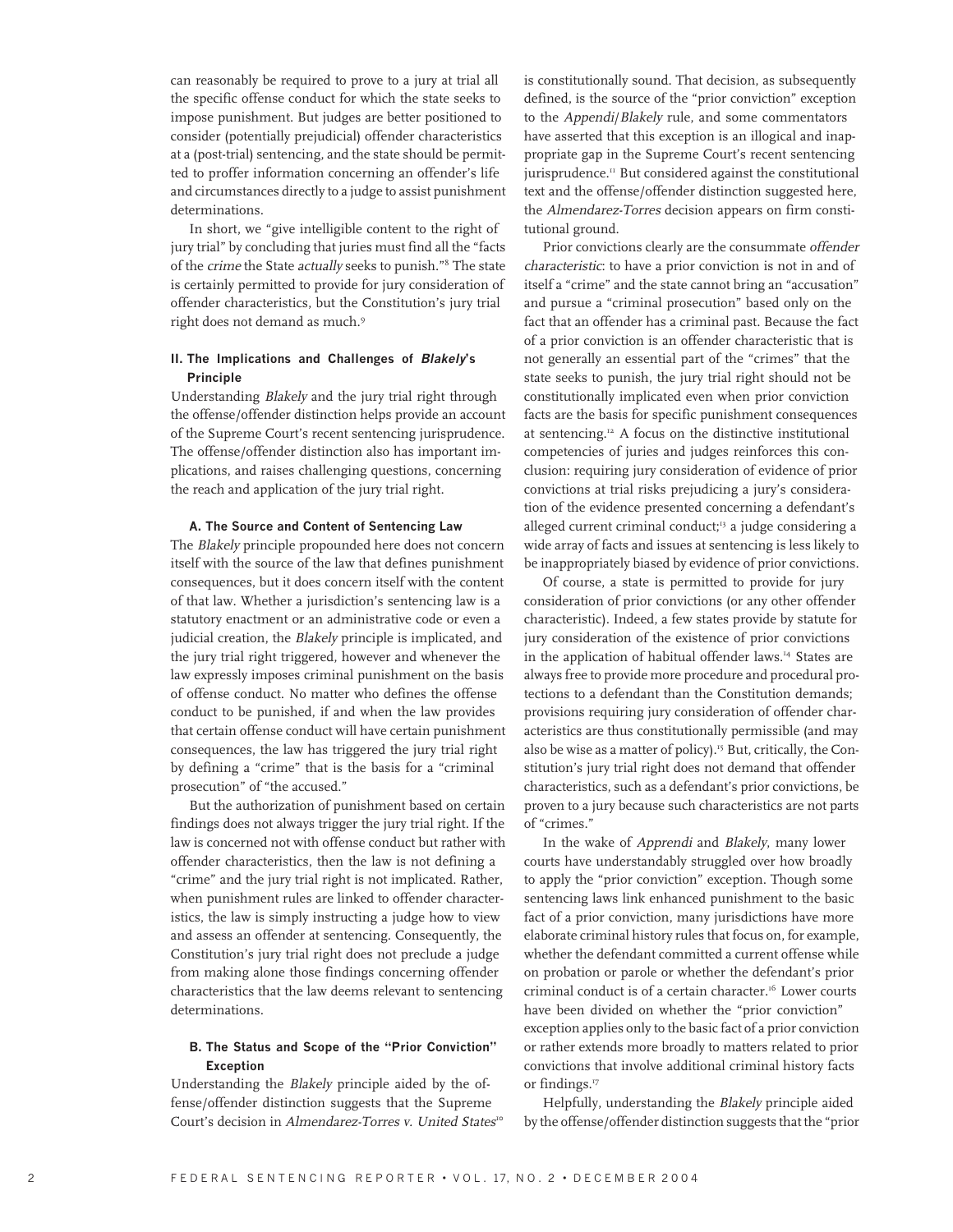conviction" exception ought to be given a broad reading. As explained above, the "prior conviction" exception is not a unique, sui generis, unsound gap in an all-encompassing Appendi/Blakely principle. Rather the Appendi/Blakely principle is properly applied only to offense conduct, and thus enhancements based on varied criminal history factors ought not trigger the jury trial right when these enhancements concern only offender characteristics. To return to the lingo of the constitutional text, a defendant's status on probation or the nature of his criminal past is not itself properly considered part of a "crime" that the state must allege against "the accused" in a "criminal prosecution." And to return to a focus on distinctive institutional competencies, evidence of a defendant's status on probation or the nature of his criminal past risks prejudicing a defendant if and when such evidence is placed before juries at trial rather than presented only to judges at sentencing. In short, the Constitution's jury trial right should be understood to allow an array of criminal history issues to be matters of purely judicial concern.

# **C. The Sometimes Fuzzy Nature of the Offense/ Offender Distinction**

The offense/offender distinction has the benefit of being simple in concept, but it can present challenges in application. Certain facts made essential to punishment by modern sentencing laws clearly involve "pure" offense conduct — e.g., the amount of drugs involved in an offense, whether a gun was used, whether a victim suffered bodily injury. And certain facts made essential to punishment by modern sentencing laws clearly involve "pure" offender characteristics — e.g., the defendant's criminal history, the defendant's employment record, the defendant's age. But not all facts often considered and made by law integral to sentencing determinations are easily categorized in this dichotomy: some matters deemed important to sentencing seem to involve a mix of offense conduct and offender characteristics.

Consider, for example, whether the offender obstructed justice during the prosecution of the offense, or whether the offender's involvement in a criminal street gang suggests a serious risk of future dangerousness. These sorts of considerations have long been thought pertinent to just and effective sentencing, yet they are not easily placed within the offense/offender dichotomy. We might reasonably and appropriately describe these sentencing considerations (and perhaps many others) as mixed issues of offense and offender.

The historical importance at sentencing of so-called mixed offense/offender issues is not surprising, since our punishment practices have always sought to be responsive to both the nature of the offense and the character of the offender. However, mixed offense/offender issues create challenges for the Blakely principle because neither the constitutional text nor distinctive jury/judge competencies readily indicate how these mixed issues should be treated procedurally. One could reasonably claim that facts relating to the defendant's obstructive behavior or street gang involvement are so linked to offense conduct that they should be classified as part of the defendant's "crimes" which are the basis for a "prosecution" of "the accused" and thus ought to require jury consideration. But perhaps an equally compelling claim could be made that a defendant's economic motive or obstructive behavior or street gang involvement are more properly considered offender characteristics that are not really part of the defendant's "crimes" and thus are not essential jury issues.

Because neither the constitutional text defining the jury trial right nor the distinctive institutional competencies of juried and judges provide a ready road map for treatment of mixed offense/offender issues, a decision as to whether mixed offense/offender issues should trigger the jury trial right ultimately turns on a more basic normative judgment about whether the jury trial right should be given a broad or narrow reach. Those who have a robust view of the importance and value of juries reasonably could and likely would contend that all mixed offense/offender issues trigger the jury trial right and that only "pure" offender characteristic facts should be left to a judge.18 Conversely, those who believe judges can and should play a robust role in criminal justice administration reasonably could and likely would contend that the Constitution allows mixed offense/offender issues to be resolved by a judge and that only "pure" offense conduct facts trigger the jury trial right.<sup>19</sup>

My own normative judgment — which is greatly influenced by other constitutional values and a belief in the need for flexibility in the development of sentencing reforms — is that the jury trial right should be given a relatively narrow scope in this context. Recall that legislatures through statutory provisions can, and perhaps often will, provide for jury consideration of so-called mixed offense/offender issues; the question here is whether the jury trial right should be interpreted broadly to require all jurisdictions to give mixed offense/offender issues to juries. In service to principles of separation of powers and federalism, I would resist broad constitutional interpretations that could unduly burden the efforts of federal and state legislatures and sentencing commissions trying to design fair and effective sentencing systems. Legislatures and sentencing commissions might reasonably conclude that issues such as a defendant's economic motive or obstructive behavior or street gang involvement could prejudice a defendant if these matters were made jury issues; I am disinclined to interpret the jury trial right broadly in a way that would preclude such policy judgments. In other words, my own view is that the jury trial right should apply only to determinations of "pure" offense conduct.<sup>20</sup>

# **D. The Power and Problems of the Offense/Offender Distinction**

In my view, conceptualizing and defining the Blakely principle and the jury trial right through an offense/offender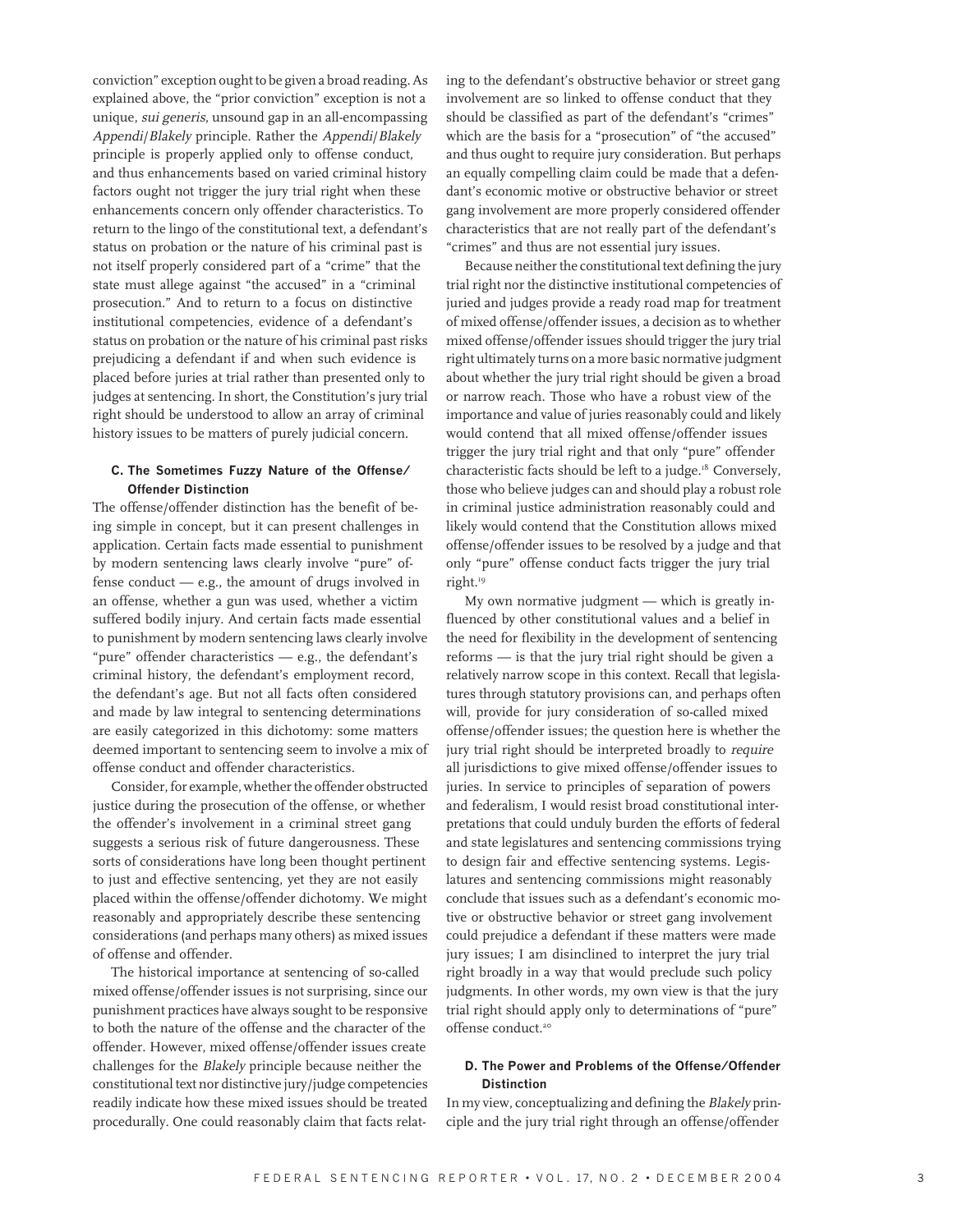distinction, in addition to its textual and institutional justifications, has considerable practical appeal. As noted by the Blakely dissenters and many commentators (and as further detailed in Part III infra), an extremely broad reading of Blakely and of the jury trial right would be extremely disruptive to existing sentencing systems built around judicial fact-finding, and would also create considerable challenges for effective revision of guideline sentencing structures. By placing a sound and sensible and "intelligible" limit on the reach of the Blakely principle and the jury trial right, the offense/offender distinction should provide legislatures and sentencing commissions with more administrative breathing room when seeking to (re-)design fair and effective sentencing systems. By requiring proof to a jury of all offense conduct, the jury would still be able to "function as circuitbreaker in the State's machinery of justice."<sup>21</sup> But by allowing proof to a judge of offender characteristics, states should still be able to effectively and efficiently structure at least some aspects of sentencing decision-making without always having to pay the "substantial constitutional tax" that accompanies the jury trial right.<sup>22</sup>

Notably, a number of lower courts have already started exploring an offense/offender distinction in an effort o limit the reach of *Blakely*.<sup>23</sup> And, interestingly, well before the entire Blakely line of cases, the state of Hawaii had developed an elaborate jurisprudence which, though not discussed in offense/offender terminology, centers on the same essential distinction for determining which sentencing-impacting facts must be alleged in an indictment and found by a jury.<sup>24</sup> These developments in lower courts serve testament to the power of the distinction to bring some order and a needed limit to the Blakely principle and the jury trial right.

However, these developments and the unavoidable fuzziness of the offense/offender distinction also serve testament to the problems of the distinction as a means to bring order to the Blakely principle and the jury trial right. As detailed throughout this Part, though the offense/offender distinction can and should clarify an analysis of the reach and application of the jury trial right in some cases, the distinction may well complicate an analysis of the reach and application of the jury trial right in other cases. Legislatures and sentencing commissions have an understandable and perhaps justifiable tendency to define punishment consequences in diverse, intricate, nuanced and interconnected ways that often will not facilitate easy offense/offender labeling. Consequently, an extensive jurisprudence may be needed to sort out exactly the precise reach and application of the jury trial right in particular sentencing systems (although this jurisprudence should not be any more cumbersome or complicated than the jurisprudences that surround the development and application of many other fundamental criminal justice rights).

**III. Other Conceptual Challenges Presented by Blakely** Though the offense/offender distinction helps explain the Blakely principle and its important limits, the distinction does not provide solutions to all the conceptual challenges presented by the Blakely decision. The opaque nature of the Blakely opinion, as well as the complicated realities of modern sentencing laws, has created an array of conceptual questions that are not addressed by the offense/offender distinction. Additional conceptual work will be needed to define the reach and limits of the jury trial right beyond the offense/offender distinction, although that distinction can perhaps help inform the debate over other conceptual issues.

## **A. The Unresolved Meaning of "Facts" and "Punishment"**

Justice Scalia sums up the Supreme Court's holding when stating near the end of the Blakely opinion that "every defendant has the *right* to insist that the prosecutor prove to a jury all facts legally essential to the punishment."<sup>25</sup> Though providing a seemingly simple account of the Blakely principle, the realities of modern sentencing raise challenging conceptual questions about the meaning and scope of "facts" and "punishment" for purposes of defining the reach of the jury trial right.

Given the Blakely ruling's emphasis on "fact" finding — and also given that questions of fact are traditionally considered the province of a jury, while questions of law are traditionally for judicial determination — one might see a fact/law distinction at heart of the Blakely principle and might conclude that such a distinction will become of great importance at sentencing in the wake of Blakely. Indeed, some lower courts have already held that, though Blakely requires juries to make punishment-enhancing findings of facts, judges can still make punishmentenhancing judgments of law.<sup>26</sup>

But historically there has been precious little development or even consideration of the distinction between questions of fact and questions of law at sentencing, and many modern sentencing issues involve value judgments which might best be viewed as mixed questions of sentencing fact and law. There are certainly issues of pure "fact" at sentencing (e.g., whether a gun was used) and issues of pure "law" at sentencing (e.g., what degree of felony applies to a particular offense). However, many sentencing laws require determinations that do not look like classic "fact" findings by calling upon a sentencing decision-maker to assess, for example, whether a particular sentence might "demean the seriousness of the offender's conduct" or what behavior constitutes the "worst form of the offense."<sup>27</sup> In the wake of *Blakely*, it is unclear whether these sorts of determinations — which do not involve findings of historical fact, but are akin to value judgments that judges have traditionally made exercising sentencing discretion — implicate the jury trial right. There is broad language in parts of the Blakely decision which suggest juries must now be involved in all punishment-enhancing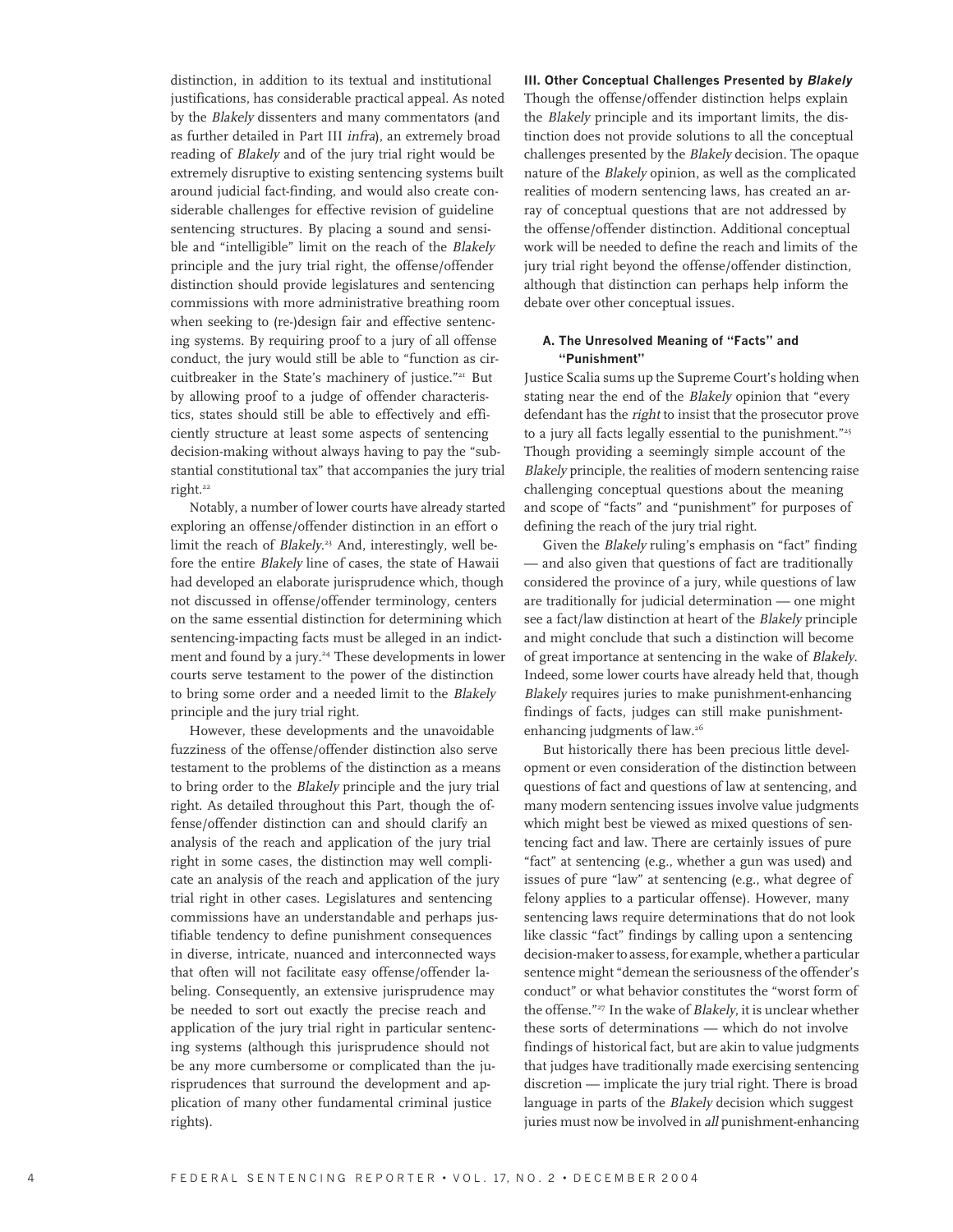sentencing determinations, and yet the decision's overall emphasis on juries finding "facts" may support a contrary conclusion.

Similarly, just as the scope of Blakely "facts" is fuzzy because of the complicated realities of modern sentencing law, so too is the scope of Blakely "punishment." Apprendi and Blakely make clear that extending the maximum available term of imprisonment qualifies as "punishment" triggering the jury trial right, and yet Harris v. United  $States<sup>28</sup> suggests that mandating the minimum possible$ term of imprisonment does not qualify as "punishment" to trigger this right. Though many have already debated the conceptual logic of these respective holdings,<sup>29</sup> Blakely raises additional conceptual issues due to the diversity of sanctions employed in the modern criminal justice system. Terms of probation, orders to pay restitution, requirements to perform community service are all forms of "punishment" when imposed at the culmination of a criminal prosecution, but it is unclear exactly whether and when these and other non-incarcerative sentencing options trigger the Blakely rule and thus implicate the jury trial right.<sup>30</sup>

Moreover, in many jurisdictions, a judge may be required or expected to make certain findings to justify a term of imprisonment rather than a term of probation or to justify the imposition of consecutive sentences rather than concurrent sentences.<sup>31</sup> From a functional perspective, these determinations can indisputably enhance a defendant's actual "punishment," but from a formal perspective, these determinations may not take the defendant's sentence beyond "what state law authorized on the basis of the verdict alone."32 After Blakely, it is unclear whether and when a jury rather than the judge may have to make required determinations for imposing consecutive sentences or for imposing imprisonment rather than probation.

The offense/offender distinction developed in Parts I and II above does not provide any obvious guidance on the meaning and scope of "facts" and "punishment" for purposes of defining the reach of the jury trial right. However, because the offense/offender distinction establishes an important limit on the Blakely principle, the consequences of a broad interpretation of "facts" and "punishment" in this context may not be too profound. If the Blakely principle is understood relatively narrowly to mean that a jury trial right is applicable only to "pure" offense conduct issues, then the broad applicability of the Blakely principle to a range of "facts" and "punishments" may not ultimately prove too disruptive to modern sentencing laws and practices.

# **B. The Reach of Other Constitutional Provisions**

Though I have not previously emphasized the point, I have throughout this discussion been focused exclusively on the jury trial right. There may be a host of other constitutional provisions and concepts — including the other provisions of the Sixth Amendment, the Due Process Clause, the

Equal Protection Clause, the Eighth Amendment and structural considerations like separation of powers and federalism — which may help inform the Blakely principle and which should certainly play a significant role in any broad theory of constitutional regulation of sentencing laws and procedures.33 Indeed, it is valuable to remember that the jury trial right does not itself directly address applicable burdens of proof or notice requirements or other related procedural issues. The requirements of a certain type of notice and of proof beyond a reasonable doubt in federal and state criminal prosecutions arise from interpretations of the Due Process Clause and other constitutional provisions. In other words, the jury trial right only concerns who makes certain determinations, it is not directly concerned with how these determinations are made.

Of course, the rulings in the Blakely line of cases have all directly or indirectly spoken to other matters of proof and procedure, although not with conceptual clarity.34 Nevertheless, in this paper I am only trying to conceptualize and define the proper scope of the jury trial right. Though I contend that an offense/offender distinction is of central importance to determining what matters should go to a jury and what matters can go to a judge, I do not mean to claim the offense/offender distinction is central or even relevant to the interpretation of other constitutional provisions.<sup>35</sup> Indeed, I personally believe that the Due Process Clause requires effective notice and a high burden of proof for all matters whether offense or offender, whether fact or law — which can have significant punishment consequences. Though a full articulation of this view of the Due Process Clause is beyond the scope of this paper, the key point is that one can embrace my articulation of the Blakely principle and the offense/offender distinction while still believing that other constitutional provisions regulate sentencing proof and procedure in a host of other consequential ways.

# **IV. The Benefits of Blakely and the Evolution of Sentencing**

The Blakely decision clearly has engendered a robust national dialogue on sentencing law, policy, procedures and practices. From a practical perspective, such a dialogue is long overdue because federal and state prison populations have swelled over the last two decades, reaching record highs nearly every year. Moreover, from a conceptual perspective, such a dialogue is long overdue because modern sentencing philosophy has been transformed, but the appropriate structure and procedures of modern sentencing decision-making have not been seriously rethought.

In discussion and debate over Blakely, it is critical to remember that the "medical" rehabilitative philosophy of sentencing, which was completely dominant in criminal justice systems before modern reforms, was absolutely essential to justifying both broad judicial discretion and reliance on lax procedural rights at sentencing.<sup>36</sup> As Judge Nancy Gertner has astutely and effectively explained: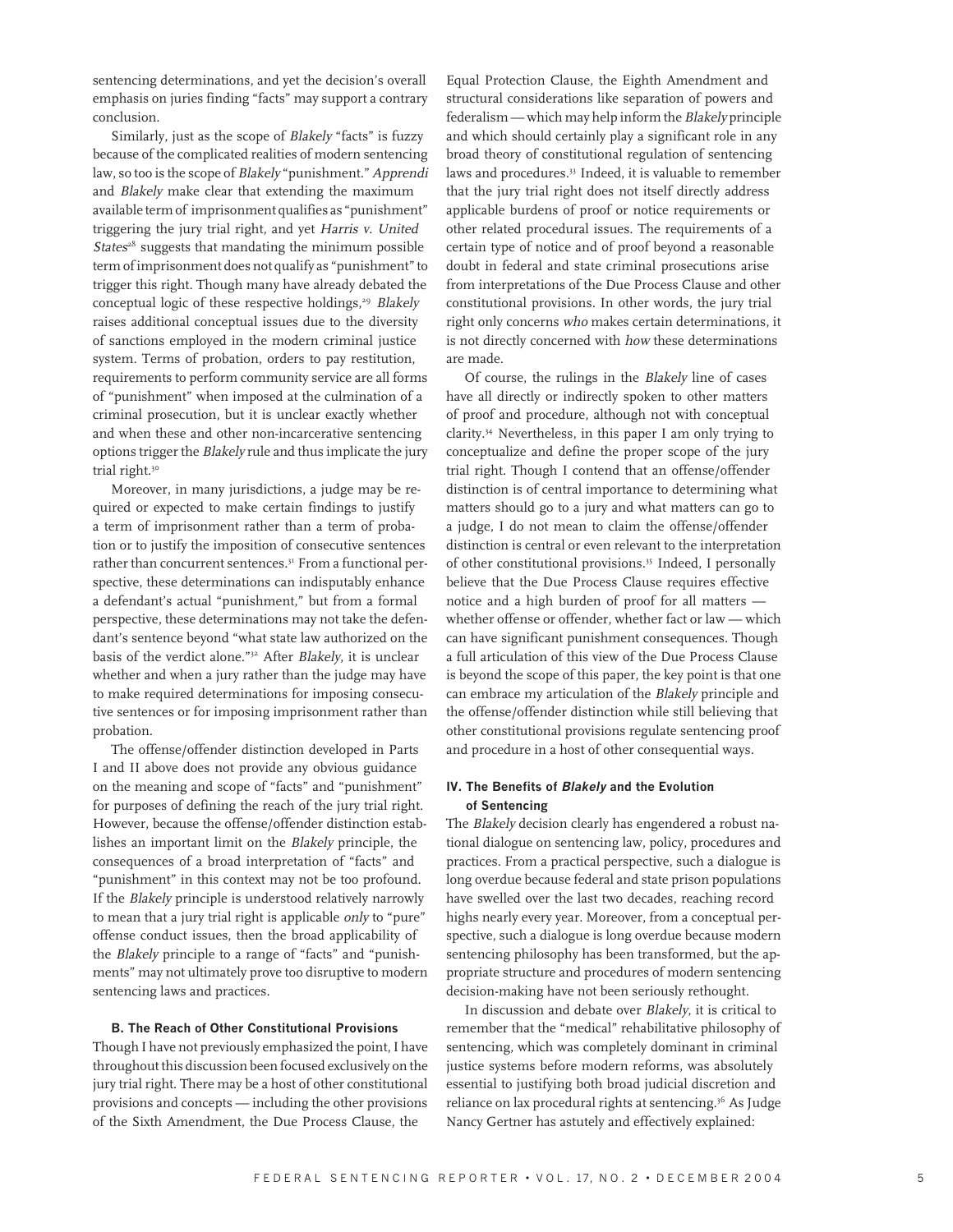Under a sentencing system whose goal was rehabilitation, crime was seen as a "moral disease"; the system delegated its cure to "experts" like judges. Each offense carried a broad range of potential sentences; the judge had the discretion to pick any sentence within the range. In order to maximize the information available to the judge, and to minimize constraints on her discretion, sentencing procedures were less formal than trial procedures. No one challenged judges' sentencing procedures as somehow undermining the Sixth Amendment's right to a jury trial precisely because judge and jury had "specialized roles," the jury as fact finder, the judge as the sentencing expert. However flawed a judge's decision might be, it was not the case that he or she was usurping the jury's role.

Twentieth century determinate sentencing regimes, however, changed the landscape and have appropriately raised Sixth Amendment concerns. In determinate regimes, facts found by the judge have fixed consequences — the judge finds x drug quantity, the result is y sentencing range. In this regard, the judge is "just" another fact finder, doing precisely what the jury does: finding facts with specific and often harsh sentencing consequences. By rights, sentencing in a determinate regime should be closer to a bench trial on the issue of culpability than the relatively informal mix that characterized indeterminate sentencing. While the court may be more sophisticated — perhaps justifying more informal rules of evidence than is usually the case before juries — the significant sentencing consequences at stake mean that the standard of proof should remain high, the overall approach rigorous.<sup>37</sup>

In other words, since sentencing was long conceived — at least formally, if not in actuality — as an enterprise designed to help "cure" the sick defendant, the idea of significant procedural rights at sentencing almost did not make sense. Just as patients are not thought to need "procedural rights" when being treated by a doctor, defendants were not thought to need procedural rights when being sentenced by a judge. But, of course, it has been nearly a quarter century since the rehabilitative model of sentencing has held sway, and yet until Apprendi and Blakely came along, our sentencing structures still relied without much question on lax procedures for proving the truth of facts that could lead to extended sentences.

Whatever else one thinks about Blakely, the decision merits praise for encouraging conceptual reconsideration of sentencing law and procedure. Moreover, I believe efforts to understand and define the Blakely principle provides a needed impetus and helpful framework for more broadly reconceptualizing modern sentencing reforms. Indeed, the offense/offender distinction, in addition to helping to clarify the jury trial right, provides a useful guidepost for considering a range of other issues of sentencing policy and practice. The work of legislatures, sentencing commissions, prosecutors, defense attorneys, probation officers and parole boards can all be usefully informed by an attentiveness to the offense/offender

distinction. However, as this paper itself confirms, attentiveness to the offense/offender distinction is just the first step in the overall (and overdue) project of broadly reconceptualizing modern sentencing reforms.

#### **Notes**

- <sup>1</sup> 124 S. Ct. 2531 (2004).
- <sup>2</sup> In previous works, I have analogized *Blakely* to an earthquake which has shaken the foundation of structured sentencing reforms. *See* Douglas A. Berman, *The* Blakely *Earthquake and its Aftershocks*, 16 FED. SENT. REP. 307 (2004); *see also* Douglas A. Berman et al., "Go Slow: A Recommendation for Responding to *Blakely v. Washington* in the Federal System," Written Testimony Submitted to the Senate Judiciary Committee (July 13, 2004). However, Justice Sandra Day O'Connor received a lot more press when she utilized the same metaphor to describe *Blakely. See, e.g., Senate, Judges Urge '* Blakely' *Redux*, N.Y.L.J., July 26, 2004, at 2 (quoting Justice O'Connor's earthquake comments at the Ninth Circuit's annual conference in July).
- In this discussion, I am intentionally avoiding using the term "element" because the term has no clear constitutional pedigree, but seems to carry much constitutional baggage.
- See, e.g., U.S. Sentencing Guidelines § 2B1.1(b) (linking punishment levels to amount of loss) U.S. Sentencing Guidelines § 2D1.1(c) (linking punishment levels to drug quantities); ARIZ. REV. STAT. § 13-702(C)(3) (calling for consideration of "value of the property"); CAL. RULE 4.421(a)(10) (calling for consideration of whether "crime involved a large quantity of contraband").
- <sup>5</sup> *See, e.g.*, U.S. Sentencing Guidelines § 2B3.1(b)(2) (linking punishment levels to whether and how firearm or other dangerous weapon was used ); CAL. RULE 4.421(a)(2) (calling for consideration of whether "defendant was armed with or used a weapon" in offense).
- <sup>6</sup> *See, e.g.*, U.S. Sentencing Guidelines § 2B3.1(b)(3) (linking punishment levels to whether and how "any victim sustained bodily injury"); OHIO REV. CODE § 2929.12(B)(2) (calling for consideration of whether "victim of the offense suffered serious physical, psychological, or economic harm").
- Perhaps to be more faithful to the constitutional text, I should describe this key point in terms of a "crimes"/criminals distinction. But the offense/offender language seems to be a linguistically better way to capture the same substantive point.
- <sup>8</sup> *Blakely*, 124 S. Ct. at 2538-39 (first emphasis added).
- <sup>9</sup> As explained more fully *infra* p. 11, my discussion and conclusions here address *only* the Constitution's jury trial right; other constitutional principles and provisions might impact whether and how a judge can make various findings at sentencing.
- 523 U.S. 224 (1998).
- <sup>11</sup> *See* Colleen P. Murphy, *The Use of Prior Convictions after Apprendi*, 37 U.C. DAVIS L. REV. 973 (2004); Kyron Huigens & Danielle Chinea, *"Three Strikes" Laws and* Apprendi*'s Irrational, Inequitable Exception for Recidivism*, 37 CRIM. L. BULL. 575 (2001).
- <sup>12</sup> In a few settings, such as felon-in-possession gun laws, otherwise lawful activity is made unlawful only if and when a defendant has a prior conviction. In these instances, a defendant's status as a felon *is* an essential part of the crime the state seeks punish because it is that status which makes otherwise lawful conduct unlawful. In these settings, the jury trial right would be implicated in determining status as a felon and, to my knowledge, statutes generally treat felon status as a jury issue in these settings.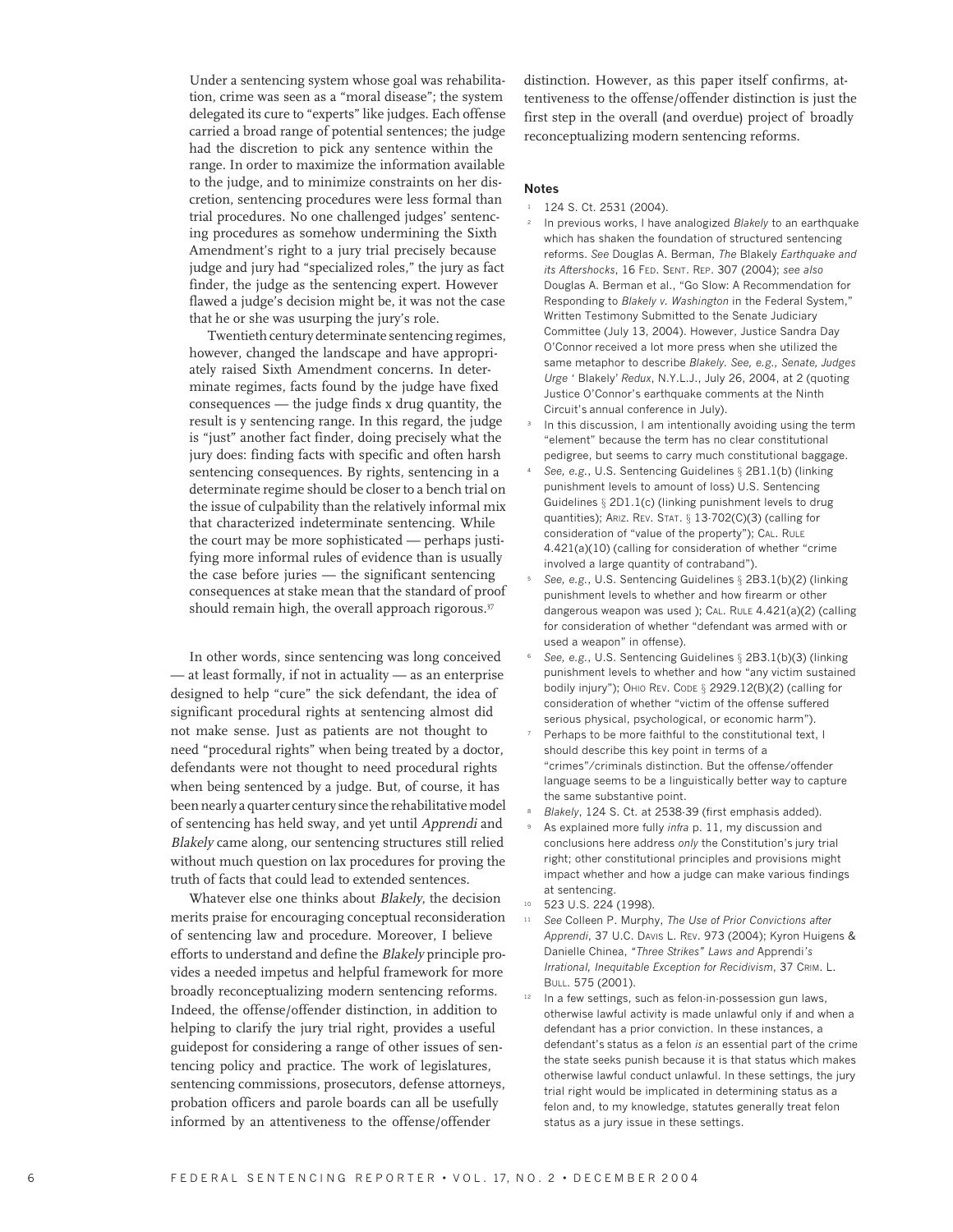- <sup>13</sup> *See Almendarez-Torres*, 523 U.S. at 235 ("As this Court has long recognized, the introduction of evidence of a defendant's prior crimes risks significant prejudice.").
- <sup>14</sup> *See , e.g.*, IND. CODE ANN. § 35-50-2-8.5(b); N.C. GEN. STAT. § 14-7.5; *see also People v. Epps*, 18 P.3d 2 (Cal. 2001) (holding that defendants have a limited statutory right to jury trial of prior conviction allegations under California law). *See generally* Murphy, *supra* note 11, at 992 n.155 (listing state statutes providing for jury consideration of some recidivism issues); Huigens & Chinea, *supra* note 11, at 580–81 n.25 (detailing that most state do not require a jury finding of criminal history facts for application of recidivism enhancements).
- <sup>15</sup> Interestingly, it appears that a century ago, habitual offender laws typically did provide for jury consideration of prior convictions. *See* Graham v. West Virginia, 224 U.S. 616, 625 (1912) (noting that, in the application of habitual offender laws, "it is familiar practice to set forth in the indictment the fact of a prior conviction of another offense, and to submit to the jury the evidence upon that issue, together with that relating to the commission of the crime which the indictment charges").
- See, e.g., CAL. RULE 4.421(b)(4); OHIO REV. CODE § 2929.12(D)(1); *see also* Vera Institute of Justice, State Sentencing and Corrections, *Aggravated Sentencing —* Blakely v. Washington: *Legal Considerations for State Sentencing Systems* 10 (Sept. 2004) [hereinafter Vera Institute, *Legal Considerations*] (discussing this issue).
- <sup>17</sup> *See* Vera Institute, *Legal Considerations*, *supra* note 16, at 10.
- 18 Of course, those who ascribe to an extremely robust view of the jury trial right might not accept the constitutional significance of the offense/offender distinction to assert that even "pure" offender characteristics trigger the jury trial right when the basis for specific punishment consequences. Some of the broad language in the *Blakely* decision — and particularly the indication that the jury trial right applies to "*all* facts legally essential to the punishment," *Blakely*, 124 S. Ct. at 2543 (emphasis added) — suggests that the Court has not (yet) embraced an offense/offender distinction in its articulation of the jury trial right. Moreover, Justice Scalia's dissenting opinion in *Almendarez-Torres* suggests that he may be especially unlikely to believe that the jury trial right should be informed by the offense/offender distinction. *See Almendarez-Torres*, 523 U.S. at 257–59 (Scalia, J., dissenting).
- <sup>19</sup> It would seem possible to develop a highly nuanced jurisprudence concerning when mixed offense/offender issues trigger the jury trial right — e.g., one might contend that such mixed issues trigger the jury trial right when they are closely linked to traditional *mens rea* considerations or when a certain quantum of punishment is involved. However, I think the development and results of any such jurisprudence will be driven principally by views on the basic normative question of how broad a reach the jury trial right should be given.
- As hinted *supra* note 18, though my account of the jury trial right through the offense/offender distinction may harmonize the Supreme Court's holdings in the *Blakely* line of cases, the *Blakely* decision's broad language — and particularly the indication that the jury trial right applies to "*all* facts legally essential to the punishment," *Blakely*, 124 S. Ct. at 2543 (emphasis added) — suggests that I may ultimately be advocating a *re-*conceptualization of the *Blakely* principle. Though I may well be trying to write revisionist history for the *Blakely* line of cases, I believe the Constitution's text and spirit supports and justifies such an effort.
- <sup>21</sup> *Blakely*, 124 S. Ct. at 2539.
- <sup>22</sup> *Blakely*, 124 S. Ct. at 2546 (O'Connor, J., dissenting).
- <sup>23</sup> *See* State v. Hanf, 2004 WL 2340246 (Minn. App. Oct. 19, 2004); New Jersey v. Abdullah, 2004 WL 2281236 (N.J. Super. A.D. Oct. 12, 2004). *But see* State v. Warren, 2004 Ore. App. LEXIS 1305 (Or. App. Oct. 13, 2004) (rejecting an offense/offender reading of *Blakely*).
- <sup>24</sup> *See* State v. Schroeder, 880 P.2d 192, 199–204 (Haw. 1994) (distinguishing facts "intrinsic to the commission of the crime charged," which must be alleged in an indictment and found by a jury, from facts "wholly extrinsic to the specific circumstances of the defendant's offense," which do not have to be alleged in an indictment or found by a jury).
- <sup>25</sup> *Blakely*, 124 S. Ct. at 2543 (emphasis in original).
- <sup>26</sup> *See, e.g.*, United States v. Trala, 2004 U.S. App. LEXIS 22264 (3d Cir. Oct. 26, 2004) (explaining that "whether an offense is a 'crime of violence or a controlled substance offense' is a legal determination, which does not raise an issue of fact under *Blakely*"); United States v. Swan, 327 F. Supp. 2d 1068 (D. Neb. 2004) (concluding that a "determination of whether attempted robbery amounts to a crime of violence is a question of law" that does not implicate *Blakely*).
- <sup>27</sup> OHIO REVISED CODE § 2929.14(B) & (C); *see also* Vera Institute, *Legal Considerations*, *supra* note 10, at 4–5 (discussing the "uneasy nature of 'facts' under *Blakely*").
- 536 U.S. 545 (2002).
- <sup>29</sup> *See e.g.*, Rachel E. Barkow, *Recharging the Jury: The Criminal Jury's Constitutional Role in an Era of Mandatory Sentencing*, 152 U. PA. L. REV. 33 (2003); Kyron Huigens, Harris, Ring, *and the Future of Relevant Conduct Sentencing*, 15 FED. SENT. REP. 88 (2002); *see also Harris v. United States*, 536 U.S. 545, 569 (2002) (Breyer, J., concurring in part and concurring the judgment) ("I cannot easily distinguish *Apprendi v. New Jersey*, 530 U.S. 466 (2000), from this case in terms of logic. For that reason, I cannot agree with the plurality's opinion insofar as it finds such a distinction.").
- <sup>30</sup> *Cf.* Vera Institute, *Legal Considerations*, *supra* note 10, at 7 (exploring the question: "What is a 'sentence' for *Blakely* purposes?").
- <sup>31</sup> *See id.* at 8–9.
- <sup>32</sup> *Blakely*, 124 S. Ct. at 2538.
- <sup>33</sup> *See generally* Frank O. Bowman, III, *Function Over Formalism: A Provisional Theory of the Constitutional Law of Crime and Punishment*, 17 FED. SENT. REP. 1 (2004) (criticizing *Blakely*'s interpretation of the Sixth Amendment in the course of developing a comprehensive theory of constitutional limits on sentencing procedures and outcomes). *Cf*. Ring v. Arizona, 536 U.S. 584, 614-19 (2002) (Breyer, J., concurring) (explaining view that "jury sentencing in capital cases is mandated by the Eighth Amendment").
- <sup>34</sup> *See* Vera Institute, *Legal Considerations*, *supra* note 10, at 6 (noting that "a discussion of the due process clause was conspicuously absent in the *Blakely* opinion").
- <sup>35</sup> *Cf.* Mitchell v. United States, 526 U.S. 314, 330 (1999) (concluding that the Fifth Amendment's right against self-incrimination precludes a sentencing judge from "holding [a defendant's] silence against her in determining the facts of the *offense* at the sentencing hearing," while expressly not addressing whether a sentencing judge may constitutionally consider a defendant's silence in a "determination of a lack of remorse, or upon acceptance of responsibility") (emphasis added).
	- In 1949, the Supreme Court constitutionally approved this philosophical and procedural approach to sentencing in *Williams v. New York*, 337 U.S. 241 (1949), but we should never lose sight of how much *Williams* was a creature of its own distinct sentencing times. The *Williams* Court stressed that "[r]eformation and rehabilitation of offenders have become important goals of criminal jurisprudence" and